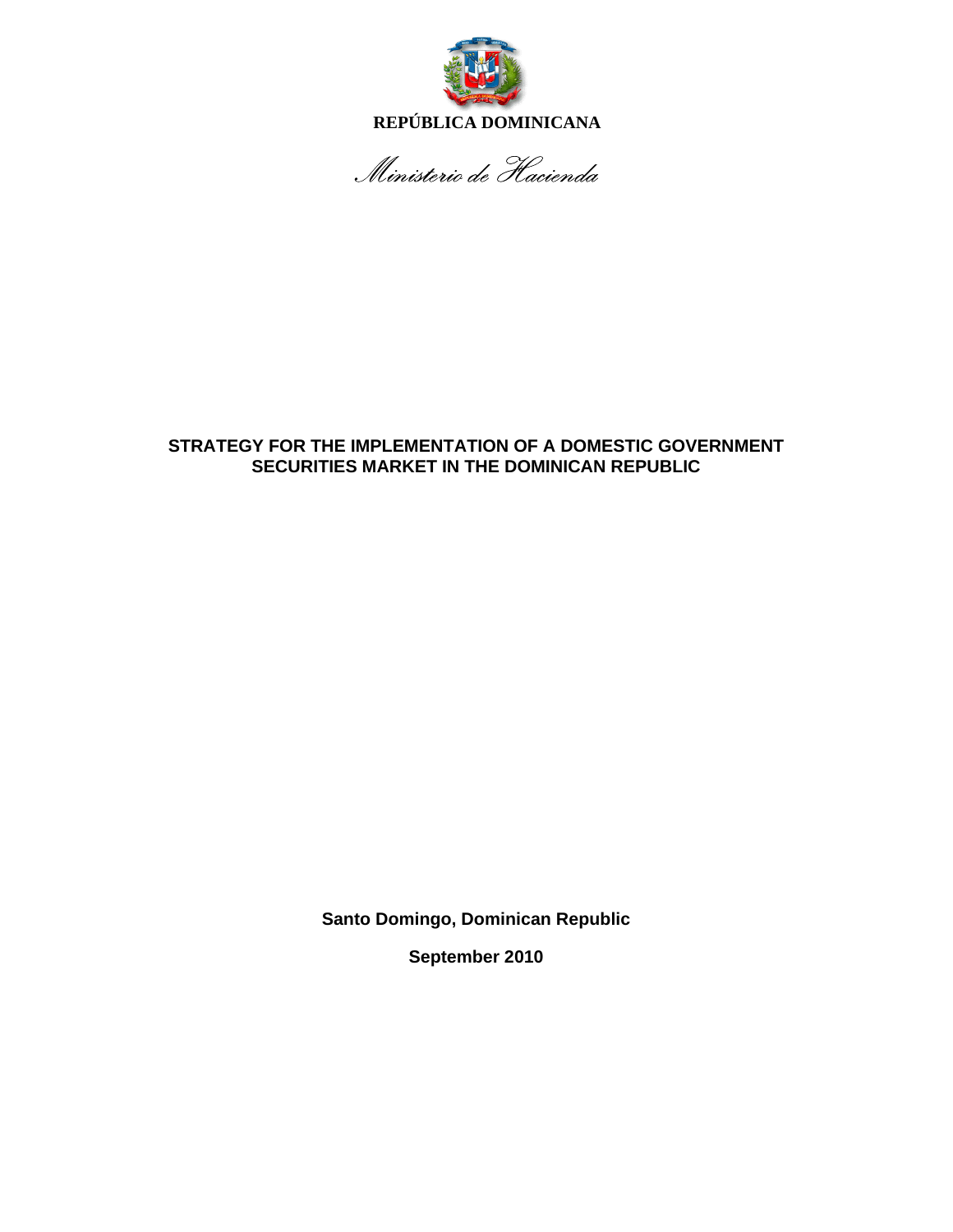## **TABLE OF CONTENTS**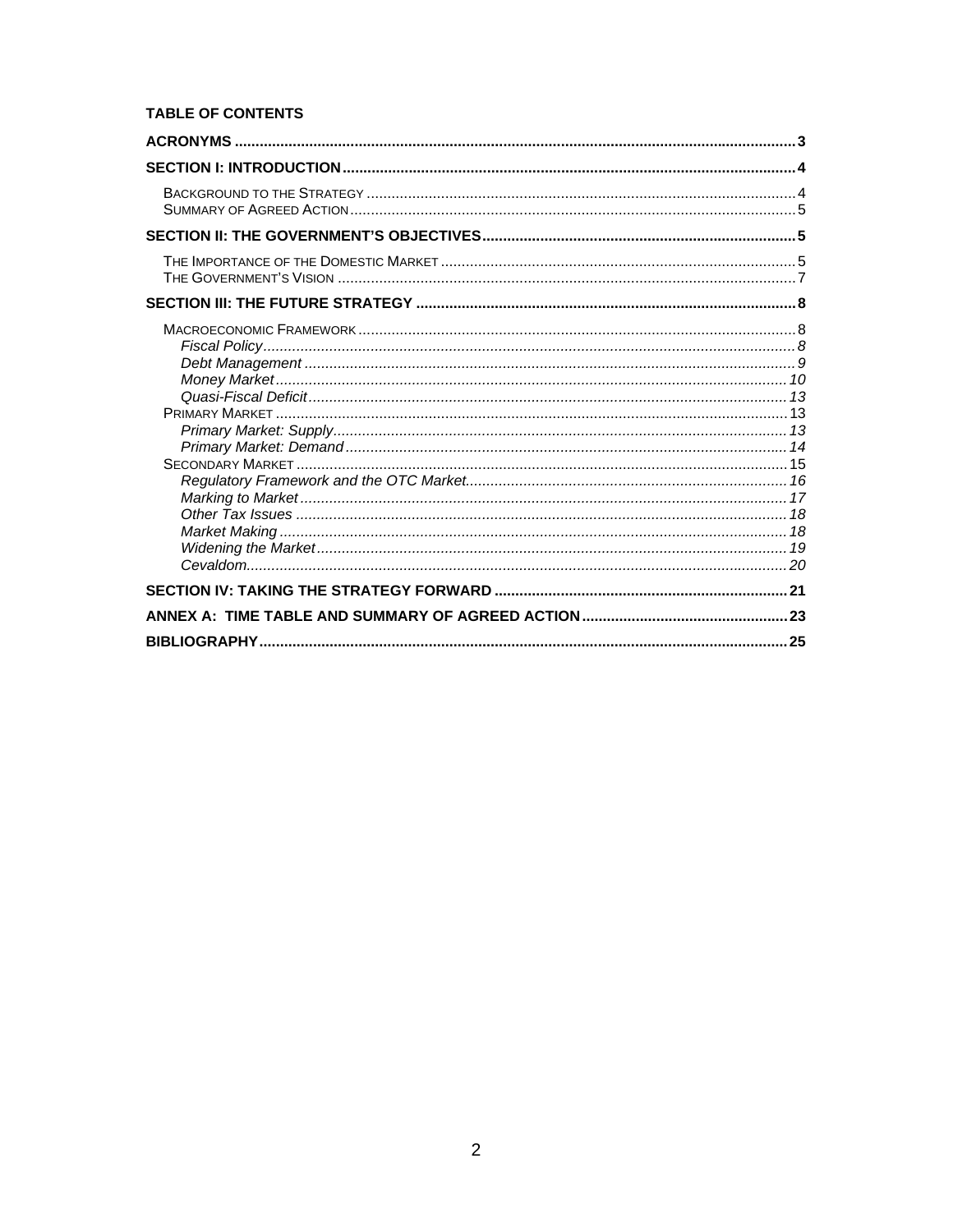# **ACRONYMS**

| <b>AFP</b>      | Administradoras de Fondos de Pensiones                  |  |
|-----------------|---------------------------------------------------------|--|
| <b>SBA</b>      | Stand-By Agreement                                      |  |
| <b>ASD</b>      | Análisis de Sostenibilidad de Deuda                     |  |
| <b>BCRD</b>     | Banco Central de la República Dominicana                |  |
| <b>BVRD</b>     | Bolsa de Valores de la República Dominicana             |  |
| <b>CMCA</b>     | Consejo Monetario Centroamericano                       |  |
| <b>CDEEE</b>    | Corporación Dominicana de Empresas Eléctricas Estatales |  |
| CdD             | Consejo de Deuda                                        |  |
| <b>CEVALDOM</b> | Depósito Centralizado de Valores                        |  |
| <b>DGCP</b>     | Dirección General de Crédito Público                    |  |
| <b>DIGEPRES</b> | Dirección General de Presupuesto                        |  |
| <b>FMI</b>      | Fondo Monetario Internacional                           |  |
| IIF             | Instituto Internacional de Finanzas                     |  |
| MH              | Ministerio de Hacienda                                  |  |
| <b>MTDS</b>     | Estrategia de Gestión de Deuda de Mediano Plazo         |  |
| OMAs            | Operaciones de Mercado Abierto                          |  |
| <b>OTC</b>      | Over-the-Counter (Fuera de Bolsa)                       |  |
| <b>SIPEN</b>    | Superintendencia de Pensiones                           |  |
| SIV             | Superintendencia de Valores                             |  |
| <b>SUPBAN</b>   | Superintendencia de Bancos                              |  |
| TN              | Tesorería Nacional                                      |  |
| <b>UPF</b>      | Unidad de Análisis de Política Fiscal                   |  |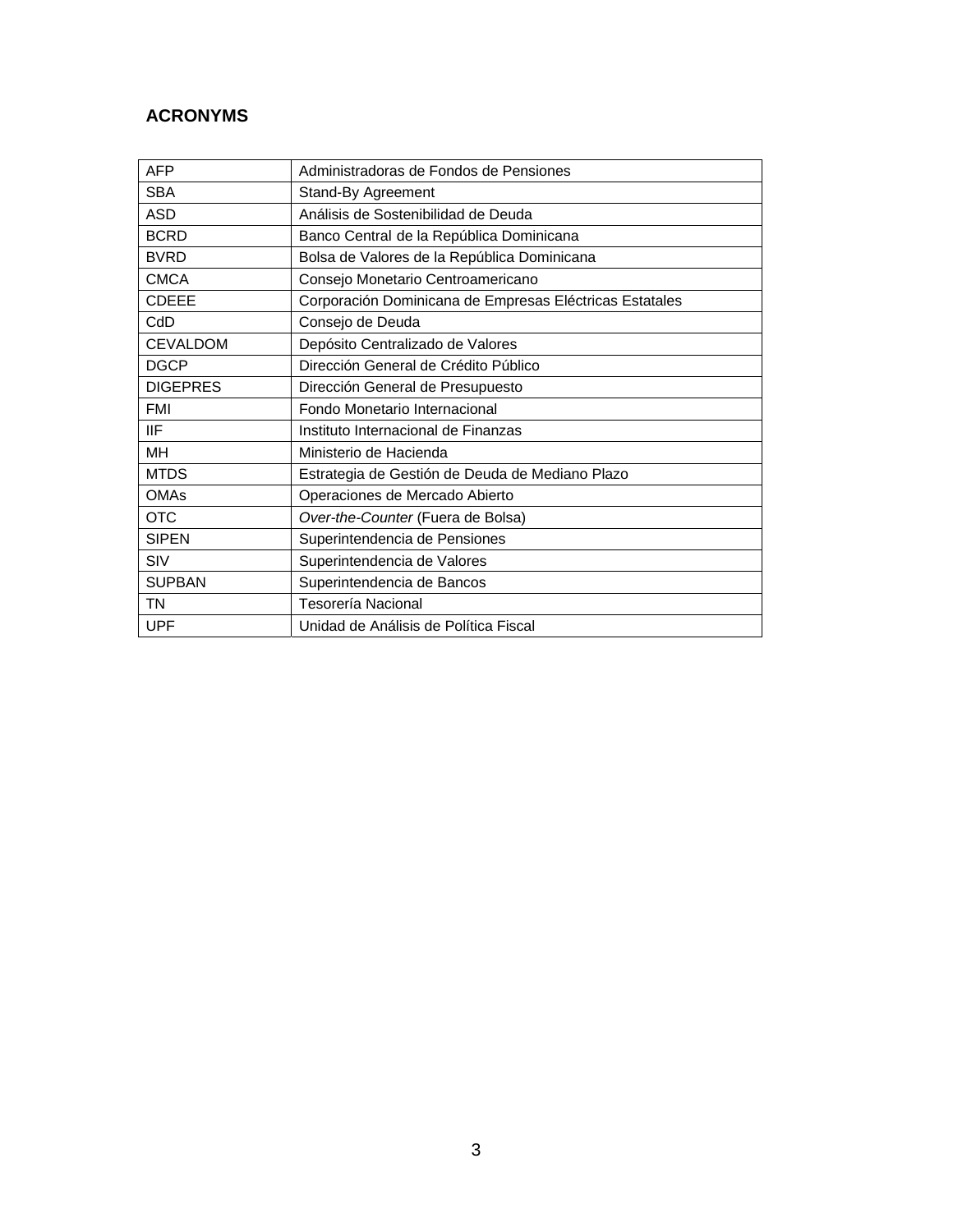## **SECTION I: INTRODUCTION**

1. This paper is a summary of a detailed strategy and action document for the development of the government securities market in the Dominican Republic. This document was prepared by the Ministry of Hacienda. Other market participants such as Banco Central, CEVALDOM, the Superintendent of Securities, the Superintendent of Banks, the Superintendent of Pensions and several financial institutions were consulted for the preparation of strategy paper. The strategy document summarized below is a work in progress and will serve as basis for the Government's vision for the development of the domestic government securities market. It will also serve as an action plan for the Government and it is hoped that as consensus is built over time among market participants, this document could also include actions items for other parties involved in the development of the capital markets.

## **Background to the Strategy**

2. The importance of an efficient domestic government securities market to both debt management objectives and the wider economy is not in doubt. As set out later in this paper, this objective is fully recognised by the Government and a number of initiatives have been taken over the last few years. More recently when the IMF approved in November 2009 a 28-month Stand By Arrangement (SBA) in support of the authorities and "to safeguard the macroeconomic achievements of the last several years",<sup>1</sup> one of the required structural benchmarks was to "design a strategy to develop domestic capital markets and debt management including by lowering the country risk and the borrowing costs for the economy".

3. The IMF further noted in its most recent Article IV report that "while the financial system continues to improve, private investment could grow faster if borrowing costs were reduced. The authorities' efforts to achieve fiscal consolidation over the medium term will go a long way towards reducing long-term interest rates and foster private investment. However, there is room for action in the short-run as market conditions do not reflect (at times) the underlying fundamentals of the economy. To address this issue, the authorities will design by September 2010 a plan to: (i) develop capital markets; (ii) adopt a debt management strategy; and (iii) reduce the perception of country risk and the borrowing costs in the economy, including by having greater communication with international capital market participants. Implementation of the strategy will become structural benchmarks for the remainder of the program."2

4. This document meets the requirement in respect of capital market development, the first item in the list above. The focus of the strategy paper is the development of the government bond market although the relevance of this to the development of wider markets is made clear. The other items above are being addressed separately, notably with the work being done within Dirección General de

 $1$  The main objective of the programme is "to limit the pro-cyclicality of policies while strengthening medium-term sustainability to lay the foundations for a gradual recovery and sustained growth." IMF EBS 10/58, March 2010

<sup>&</sup>lt;sup>2</sup> IMF Country Report No. 10/135, May 2010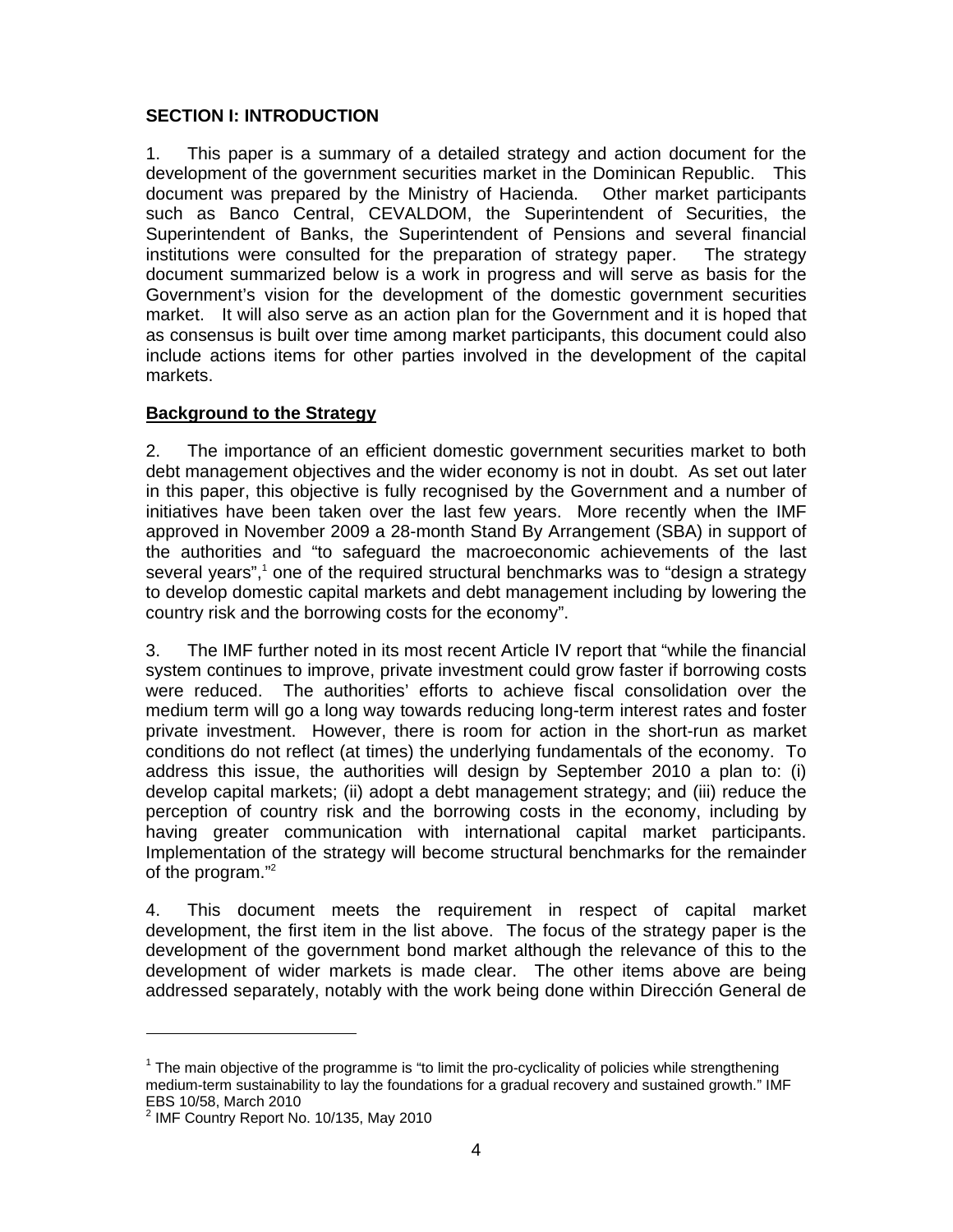Crédito Público (DGCP) on a medium-term debt management strategy (MTDS) and the associated financing plan, and on the preparation of a strategy to improve the credit rating of the Dominican Republic to investment grade.

5. This document sets out in Section II the Government's objectives in developing this strategy, and its wider vision; Section III provides the core of the strategy and the action to be taken in the months ahead; Section IV follows with arrangements for taking the strategy forward.

# **Summary of Agreed Action**

6. The schedule in Annex A summarises the agreed action, key responsibilities and timetable (the order of actions in the schedule is not exactly the same as in the text below). Capital market development is a project; and as with other projects, the action needs to be sequenced and dependencies and bottlenecks identified. Moreover, the actions themselves vary in nature. Some are highly specific and can be discharged in the near future. Some, particularly those relating to money market reform will have to be taken forward over a much longer term. Indeed, money market development is a major project in its own right, and the details and timing will have to be further developed.

7. A number of agencies will be involved in taking forward the strategy. Reflecting this, the Government will establish a Steering Group and supporting Technical Committee with representatives from those most involved with responsibility to complete the action plan set out.

# **SECTION II: THE GOVERNMENT'S OBJECTIVES**

# **The Importance of the Domestic Market**

8. Governments around the world have recognised the importance to both debt management objectives and the wider economy of an efficient domestic government securities market. Many governments include market development as a formal debt management objective, alongside the objective of financing its borrowing needs at the lowest cost over the medium term, consistently with a prudent degree of risk. $3$ 

9. For a government, the ability to sell its debt into the local market reduces portfolio risk, especially market risk, by reducing exposure to foreign currency movements. It also widens access to funds, which can be particularly important at a time of financial crisis when external markets may be closed, or unduly expensive. During the early months of the recent financial crisis international global markets for the most part were shut down and governments were faced with uncertainty regarding the refinancing of large debt maturities. Access to the local market provides a cushion and a source of resilience in the face of such crises. Over time it also reduces the costs of funds, through a liquidity premium<sup>4</sup> and competition in an efficient market.<sup>5</sup>

<sup>&</sup>lt;sup>3</sup> World Bank and IMF (2003)

 $4$  The more liquid is a security, the easier and less costly it is for an investor to sell, and therefore the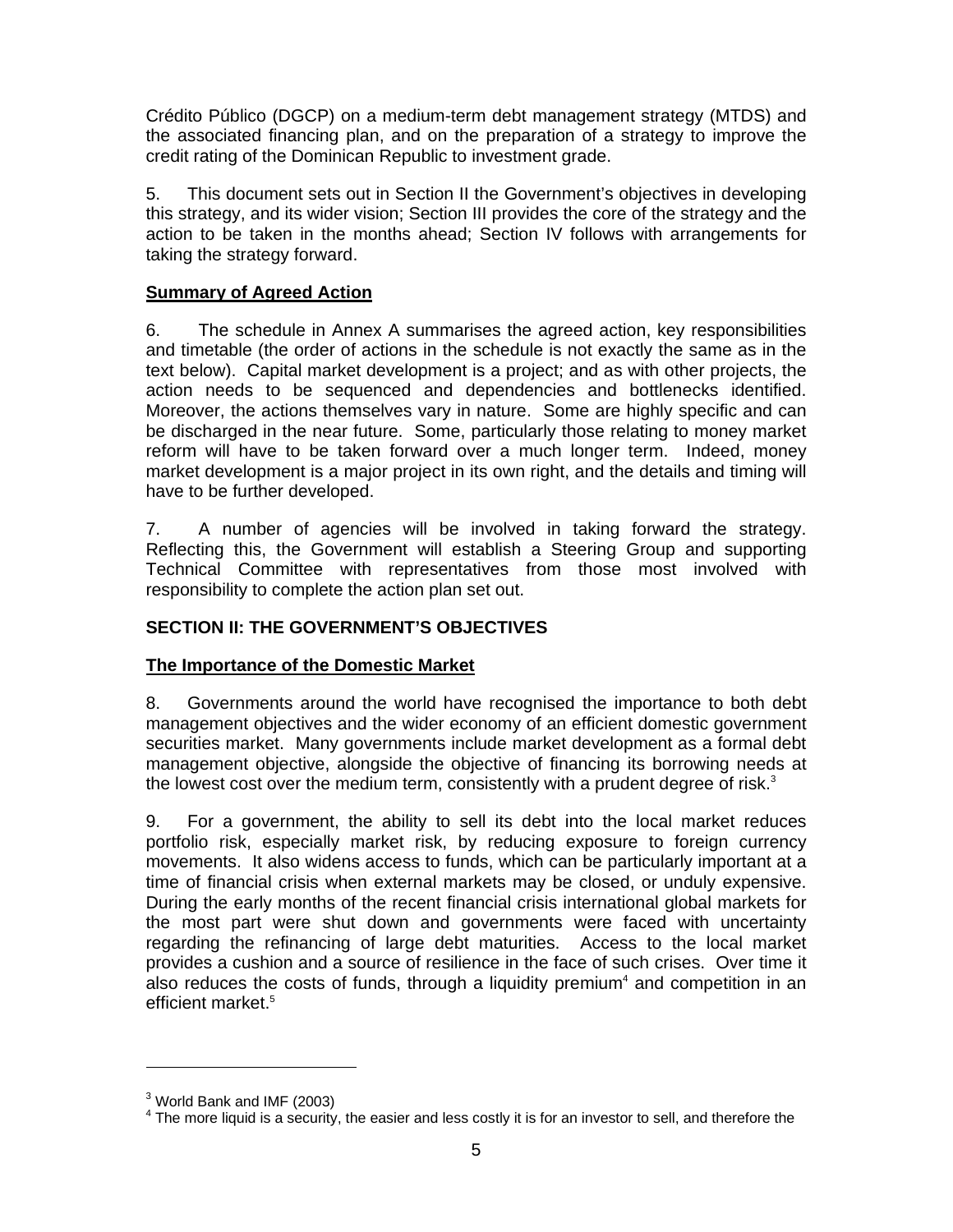10. But an efficient government bond market is also important to the private sector through its role as a catalyst in building the wider financial market, in particular the money and fixed-income markets, by facilitating intermediation and the flow of funds between lenders and borrowers. Specifically a liquid government securities market provides:

- a. A risk-free asset for use as collateral (making it easier for intermediaries to finance their balance sheets).
- b. A risk-free asset also for developing efficient asset portfolios (making it easier for portfolio managers to build their preferred cost and risk profile). In the jargon, government securities "complete" the market.
- c. A pricing benchmark: corporate bonds and other instruments can be priced against the government bond yield curve; and the government bond market can be used by issuers and intermediaries to hedge against movements in the general level of interest rates. This underpins not only the pricing of corporate bonds and other credit products but also the repo, interest rate futures, and other derivatives markets, including the interest rate swap market.

11. An efficient and liquid fixed income market is of wider benefit to the economy through improved resource allocation from effectively channeling local and foreign savings into domestic investments and diversifying the investment opportunities for both retail and institutional investors. More precisely, five categories of benefits from private sector bond markets have been identified:<sup>6</sup> they (i) diffuse stresses on the banking sector by diversifying credit risks across the economy, (ii) supply long-term funds for long-term investment needs, (iii) provide long-term investment products for long-term savings and lower funding costs by capturing a liquidity premium, (iv) endow financial products with flexibility to meet the specific needs of investors and borrowers, and (v) reallocate capital more efficiently. These are all features that should emerge as an economy develops and grows. By providing longer-term, fixedrate, local-currency funding, private sector debt bonds help reduce interest rate, foreign exchange, and refunding risk, giving more resilience to the wider financial market. The sharing of infrastructure, both physical (such as trading platforms and the settlement system), and the embodied skills of e.g. market makers, helps to bring down costs.

12. There is therefore a growing consensus that financial market development not only reduces the costs of financing, it also facilitates wider government financial

lower the liquidity premium attached to the security when issued. In the secondary market, liquidity means the ability to buy and sell close to the market price.

<sup>&</sup>lt;sup>5</sup> "Efficiency" means low transactions costs, healthy liquidity, competitive market processes with a high degree of heterogeneity between participants, low transaction costs, safe and robust settlement and custodial infrastructure, high substitutability between financial instruments, and "market completeness" (which allows the full range maturity transformation and allocation of capital to

productive uses).<br><sup>6</sup>World Bank and IMF (2001), page 361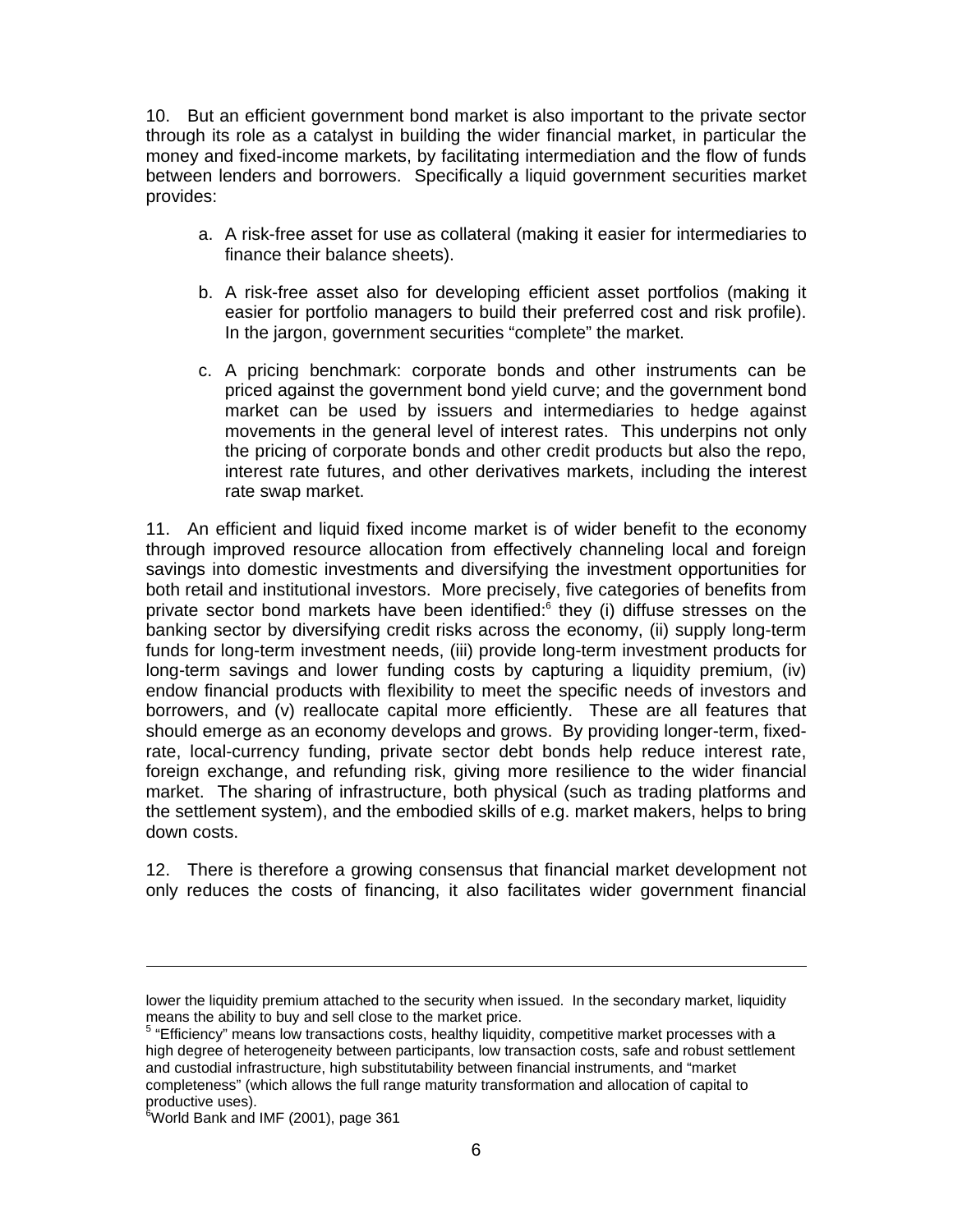polices and increases savings and thereby investment, boosting economic growth.<sup>7</sup> In this sense therefore a developed domestic bond market is an objective that is both justified in its own terms, and one that contributes specifically to the debt manager's objective of minimising the costs of financing the government's borrowing requirement, subject to risk. The beneficial effects on related markets, notably the money market, also directly facilitate an effective and efficient monetary policy

## **The Government's Vision**

13. For these reasons, the Government is fully committed to development of the domestic government bond market. Its policy approach will be driven by its vision of a government bond market that:

- a. Is competitive and liquid, and provides access to finance as required for effective execution of the Government's debt management strategy and at interest rates that are in line with macroeconomic fundamentals.
- b. Underpins the development and resilience of the wider financial market, in particular the fixed-income market, by facilitating intermediation and the flow of funds between lenders and borrowers, with longer term benefits to resource allocation and economic growth.
- 14. To this end, the Government has identified the following key characteristics:
	- a. Maintenance of a credible and stable macroeconomic policy, that is consistent with long term debt sustainability.
	- b. A well-functioning money market that fully supports the conduct of monetary control through market-based instruments. It also facilitates more active management of the Government's short-term cash flows.
	- c. Public debt is issued by the Central Government in the local debt market with the BCRD using a stock of sovereign public debt instruments to conduct open-market operations for monetary policy purposes.
	- d. A primary government bond market that is transparent and predictable, where the Government issues a range of bonds with maturities up to 20 years, taking account of investor requirements and in amounts sufficient to facilitate liquid trading in the secondary market. The Government is also fully able to conduct secondary market operations, such as bond exchanges and or buy backs, whether the purpose is to meet its debt portfolio targets, manage cash flows efficiently, remove market distortions or otherwise respond to market needs.
	- e. A secondary government bond market, where transactions are low cost (i.e. with negligible fees and a narrow bid-ask spread), and (except for the largest transactions) can be made across the full range of government bonds without moving the market. Investors would be served by a group

<sup>&</sup>lt;sup>7</sup> Zsófia Árvai and Geoffrey Heenan (2008)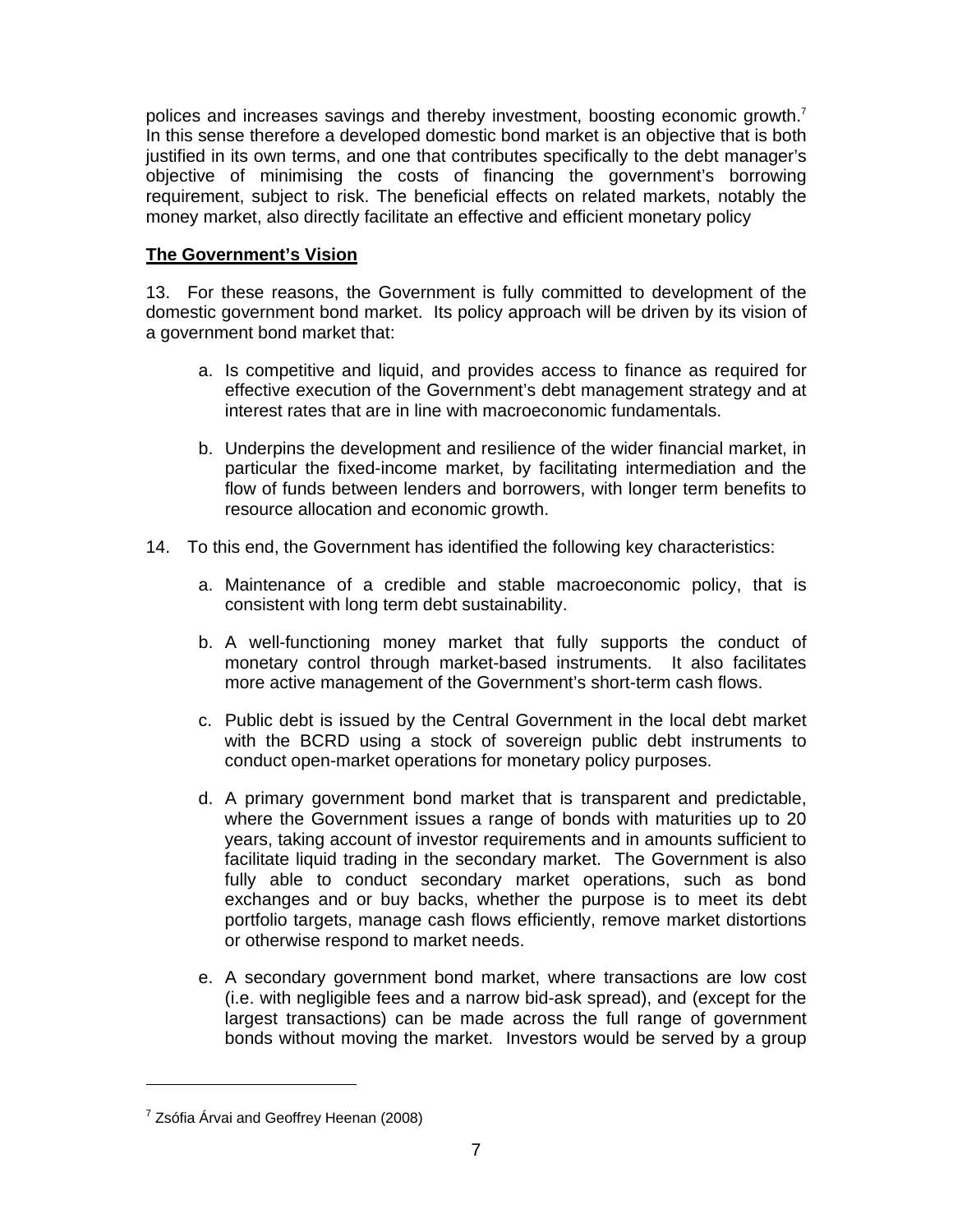of competitive market-makers who, in return for making a market to all investors, have direct access to the primary market. The Ministry of Finance has a specific target that by 2015 annual turnover of MF bonds should be at least twice the value of the outstanding stock.

- f. A range of market participants banks, brokers, pension and insurance funds, other nonbank financial institutions, and other companies and individuals – that are able make investment or trading decisions constrained largely only by their own fiduciary, commercial or prudential requirements, with the market and sectoral regulators as necessary underpinning good market practice and participants' understanding and management of risk .
- g. A supportive market infrastructure, that contributes also to the development and resilience of wider financial markets. The necessary characteristics include smooth and secure settlement arrangements with bonds (and other securities) continuing to be held in dematerialised form, a non-distortionary tax framework, a clear legal environment, unambiguous accounting and disclosure requirements, and market regulation that successfully balances the need to maintain confidence in the integrity of the market with the avoidance of provisions that impose unnecessary costs on participants. Trading systems, trading conventions; and trade and price reporting would all be transparent and effective.
- h. Developed parallel markets, most immediately the repo market; and over a longer period futures and swap markets

# **SECTION III: THE FUTURE STRATEGY**

#### **Macroeconomic Framework**

#### **Fiscal Policy**

-

15. The Government recognises the importance to investors, both domestic and foreign, of a credible commitment to prudent and sustainable fiscal policies and stable monetary conditions.

16. External observers have noted that the Dominican Republic's ability to post positive GDP growth during 2009 – the highest GDP growth in Latin and Central America – suggests an increased capacity of monetary and exchange rate policies to manage external shocks and to mitigate the impact of adverse external conditions on domestic economic activity.<sup>8</sup> Additionally, the recent IMF SBA provides a framework for fiscal stability. In the short-term, the Government is implementing a countercyclical policy, through an expansionary fiscal stance and an accommodative monetary policy, to counteract the effects of the global financial crisis on the economy. Over the medium-term it is committed to a gradual fiscal consolidation to

<sup>&</sup>lt;sup>8</sup> See Standard & Poor's (2010) and Moody's (2010). The latter report also noted, however that "last year's events confirmed that reduced fiscal space and limited access to market financing restrict the government's capacity to adopt counter-cyclical policies."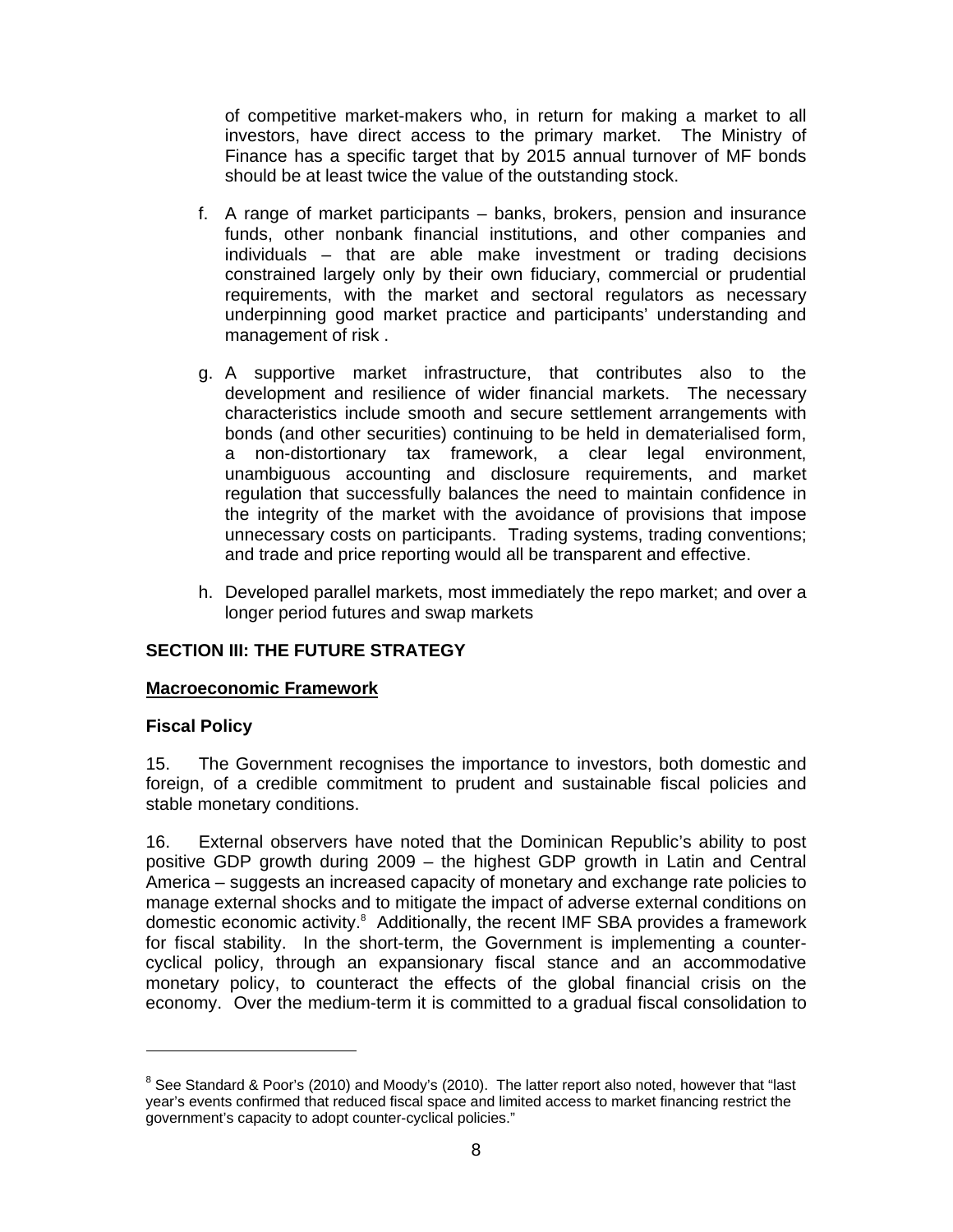ensure fiscal sustainability and the return of the public debt-to-GDP ratio to a declining path. At the same time, recognising the importance of increasing the potential for growth and sustaining a strong expansion in economic activity, the Government will implement a range of structural reforms in key areas. These include institutional reforms aimed at strengthening public financial management to allow the adoption of a medium-term expenditure framework to support fiscal consolidation. Other reforms include achieving higher tax collections by improving tax administration, strengthening enforcement of the legislation on fuel taxes, limiting tax exemptions and incentives; and reform of the electricity sector. Monetary and financial sector reforms include enhanced banking supervision; and the implementation of an inflation targeting framework to help control inflation, and anchor expectations, that will contribute to safeguard financial stability.

17. The outcome of this programme will be to reduce the vulnerabilities exposed during the global crisis, and lay the foundations for a gradual recovery and sustained growth.

18. One hurdle to improving domestic and international investor confidence is the lack of timely and easy-to-understand fiscal performance and budget execution information. In recognizing that, the MH (DIGEPRES) currently publishes monthly outturn expenditure and revenue data in great detail and MH intends in future to publish a commentary on fiscal performance and budget execution data in an understandable and easy to read format.

# *Agreed Action*

• The Unidad de Análisis de Política Fiscal (UPF) MH will publish a monthly summary fiscal report.

# **Debt Management**

-

19. The creation in 2006 and subsequent development, of DGCP has been widely acknowledged as a major reform. DGCP has been credited with improving transparency, along with the provision of detailed information on public debt data, as well as with creating a domestic capital market for government bonds, a major step forward in terms of both financial and institutional strength. 9

20. Substantial progress has been made over the past year in strengthening DGCP's debt management policy and execution capacities, by building the front and middle office areas in particular: and the back office has retained its previous strength. A strong debt management capacity in DGCP is an important factor to

 $9$  See for example Moody's (2010) which also notes that "the office has also earned high marks from the Institute of International Finance, which ranks the DR among the top 10 emerging markets in terms of data dissemination practices and investor-relations practices." Of course, there remain major challenges, thus Moody's also notes that, among other vulnerabilities, that "exchange-rate event risk" is a relevant factor as foreign currency-denominated financial obligations account for a significant share of the government's debt. Even though external financial vulnerabilities have declined in line with a higher level of international reserves, potential concerns remain given a somewhat limited ability to manage balance-of-payments shocks."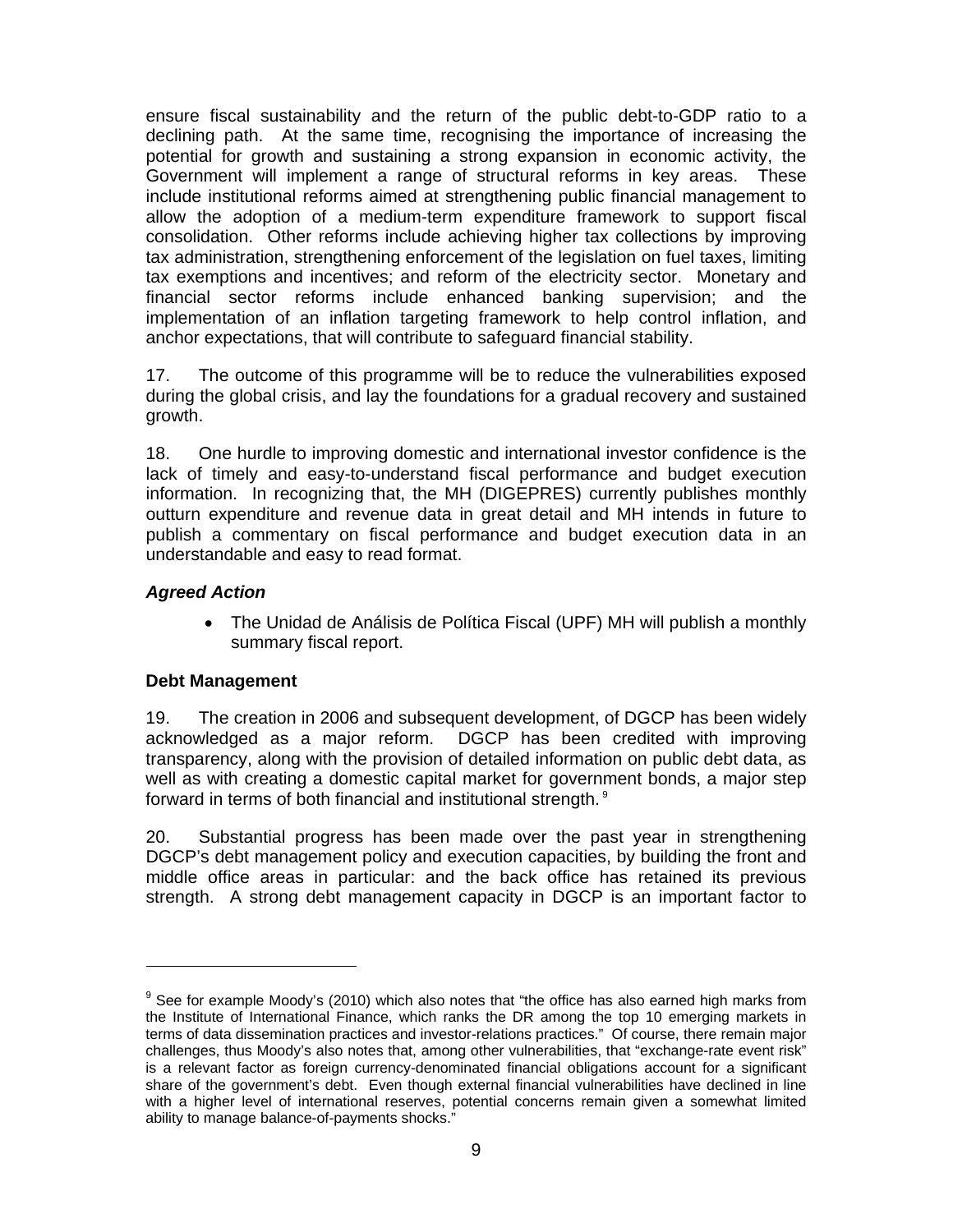improving not only the country's credit rating, but also to building investor confidence in the local debt market.

21. The Government attaches particular importance to its work on the development of a debt management strategy. The Government has previously set out the thrust of its debt management strategy in the Debt Management Plan and Financing Plan for 2009. However, it is currently working on a fuller MTDS, together with a more sophisticated debt sustainability analysis (DSA), both of which will be published later in 2010 with the budget for 2011 that is presented to Congress. This work will provide an important underpinning to market and investor confidence that the Government is determined to improve the economy's resilience to future shocks, reducing the vulnerabilities otherwise inherent in both the size and composition of the debt stock.

22. The Government will continue to build capacity in DGCP, in line with internationally recognised sound practice. It attaches importance to attracting and retaining a fully professional staff, and ensuring that they have the necessary systems and training support.

## **Money Market**

-

23. The importance of a more developed money market to the bond market has been stressed above. The development of a well-functioning money market, however, requires three key conditions to be fulfilled:<sup>10</sup>

- a. An increase in the use of market-based (indirect) methods of implementing monetary policy by the BCRD.
- b. Adequate management systems that provide reliable estimates of future government cash flows and forecasts of aggregate bank liquidity.
- c. The presence of banks and other financial institutions with incentives to develop efficient liquidity and risk management services.

24. An efficient money market stimulates the development of more active debt securities markets by lowering liquidity risk premiums and enabling investors to hold larger portfolios of longer-term instruments. Access to liquidity and securities is important for proper secondary trading activities. This should evolve in parallel with the government securities market. A well-developed money market also helps promote private issuance of negotiable certificates of deposit, promissory notes, and commercial paper. As in the case of government debt, active markets in short-term instruments support the development of longer-term corporate bond markets. Some of the interactions between these markets are illustrated in Figure 12.<sup>11</sup>

 $10$  World Bank (2007). The authors also note that the development of an active money market might be held back by the failure to adopt a master repo agreement and netting and close-out mechanisms, and from the lack of transparency concerning money market indices and activity volumes.

<sup>&</sup>lt;sup>11</sup> Mike Williams (2010), page 12. This paper elaborates how an efficient and active government cash management function can contribute to financial market development.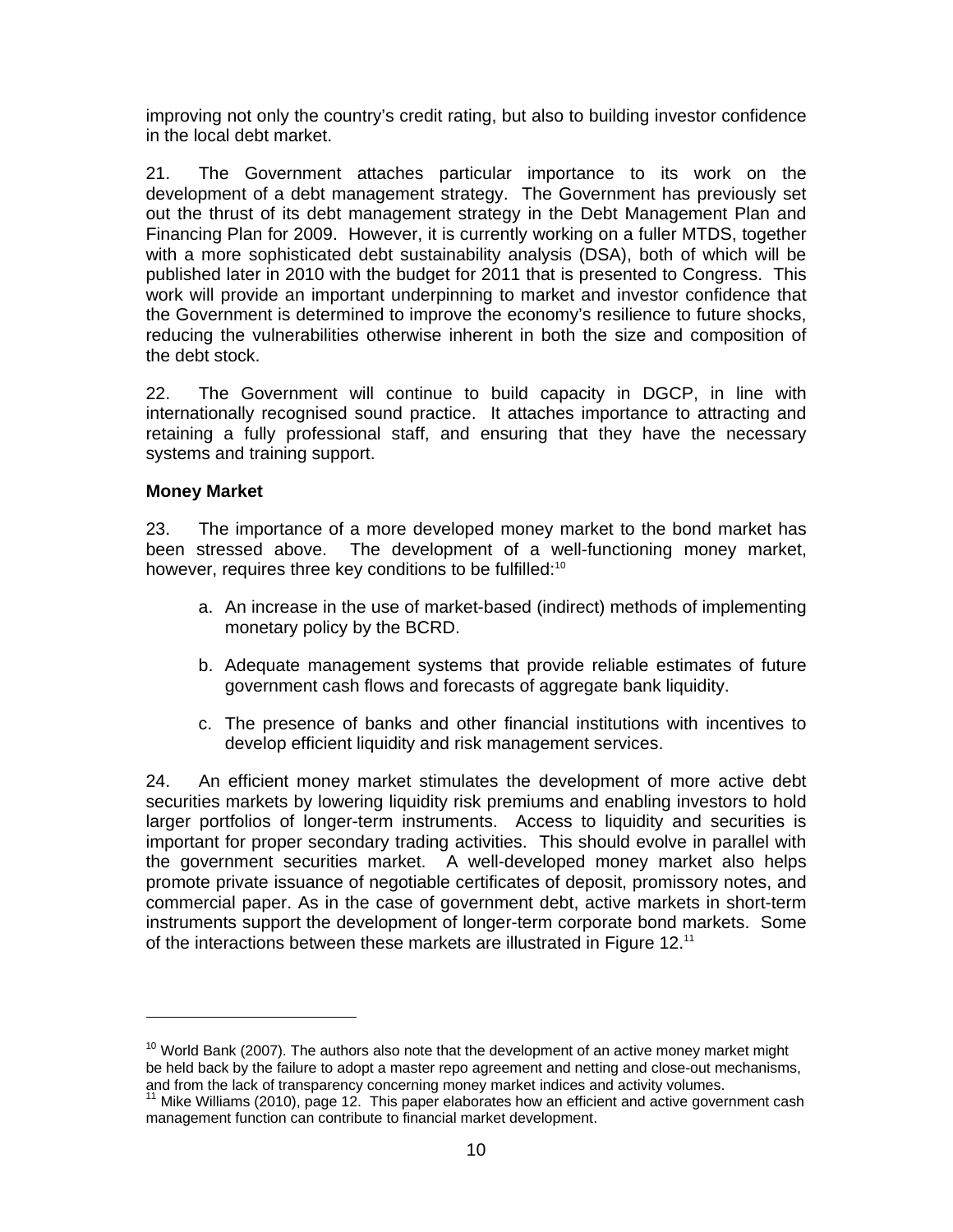*Figure 12: Money Market: Interaction with other Financial Markets* 



- 25. The money market in the Dominican Republic has room for improvement:
	- a. The BCRD issues a large volume of securities to control domestic market liquidity, a situation that is routed in the resolution of the crisis of 2002-03. To control the liquidity impact of its assistance to banks, the BCRD issued a significant amount of certificates. It has continued to maintain a substantial volume of issuance: the stock outstanding of the BCRD's bills, notes and certificates at end June 2010 was over DOP 200 billion, compared with outstanding MH bonds of DOP 35 billion.
	- b. The BCRD's debt is issued in physical form, but it has taken important steps to begin to dematerialize its instruments before the end of the year. In the past, a substantial amount of the outstanding BCRD debt was placed directly with the market, but with the expansionary monetary policy implemented in the last 2 years, a significant amount of those instruments, placed directly through the public, were not renewed and its amount has decreased significantly.
	- c. Government cash management is one the next steps that MH will follow in order to improve cash flow forecasting and use actively Treasury bills to manage in-year cash flows.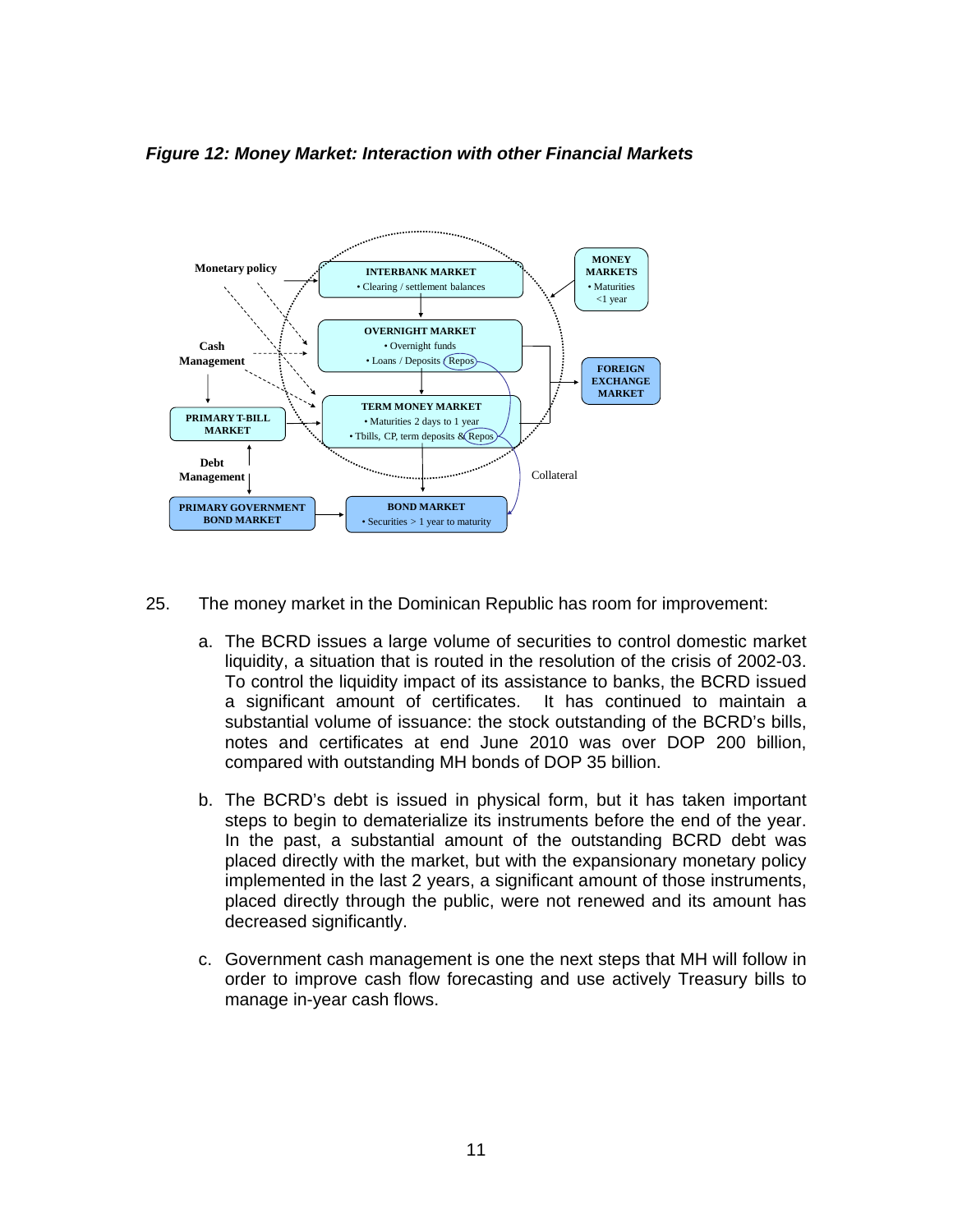- d. The inter-bank market is not very active. Inter-bank loans in 2009 were only DOP 20 billion,<sup>12</sup> a tiny sum in comparison to the banks' balance sheets. In practice, historically, the banks seem to prefer to deposit surplus cash with the BCRD rather than with each other.
- e. There is no private sector repo market. In 2008, the BCRD issued regulations for open market operations (OMOs) using repo between the BCRD and the banking system. It provides for the use as collateral of BCRD securities, MH securities or other securities determined by the BCRD.<sup>13</sup> But the private sector market is inhibited by commercial But the private sector market is inhibited by commercial legislation that cuts across financial market requirements by in effect allowing the courts to take control of collateral on behalf of a third party that is in dispute with the borrower in the repo transaction. That in effect means that the lender cannot be sure that the collateral is sound. Moreover current SIV regulations do not provide for classic repo; it is instead treated as two separate transactions: a spot and forward.

26. Against this background, the Government and the BCRD will be taking forward the following reform programme:

- a. The BCRD is developing a strategy to move towards an inflation targeting framework in which the BCRD's interest rate policy plays an important role in signalling its monetary policy stance. Greater use of interest rates as an important instrument of monetary policy should stimulate money market development by aligning interest rate incentives, developing a short-term yield curve, improving competition between banks and integrating market segments.
- b. DGCP will discuss with the SIV and private sector the legal framework requirements for a properly functioning repo market, and agree on the actions required and timetable.
- c. The BCRD is planning to initiate the dematerialization of its new debt issuances to be registered in Cevaldom later in 2010.
- d. The MH is committed to developing over time a more sophisticated cash management function, although this will be a lengthy project.

#### *Agreed Action*

- The BCRD will complete its strategy to move towards an inflation targeting framework, in which interest rate policy plays greater signalling role.
- DGCP will discuss with the SIV the legal framework for repo, and agree the action required and timetable.

<sup>&</sup>lt;sup>12</sup> Source: BCRD website<br><sup>13</sup> BCRD "Instructivo para la Realización de compra de Títulos-Valores con Pacto Retroventa (Repos)", VI (6). (Diciembre 2008).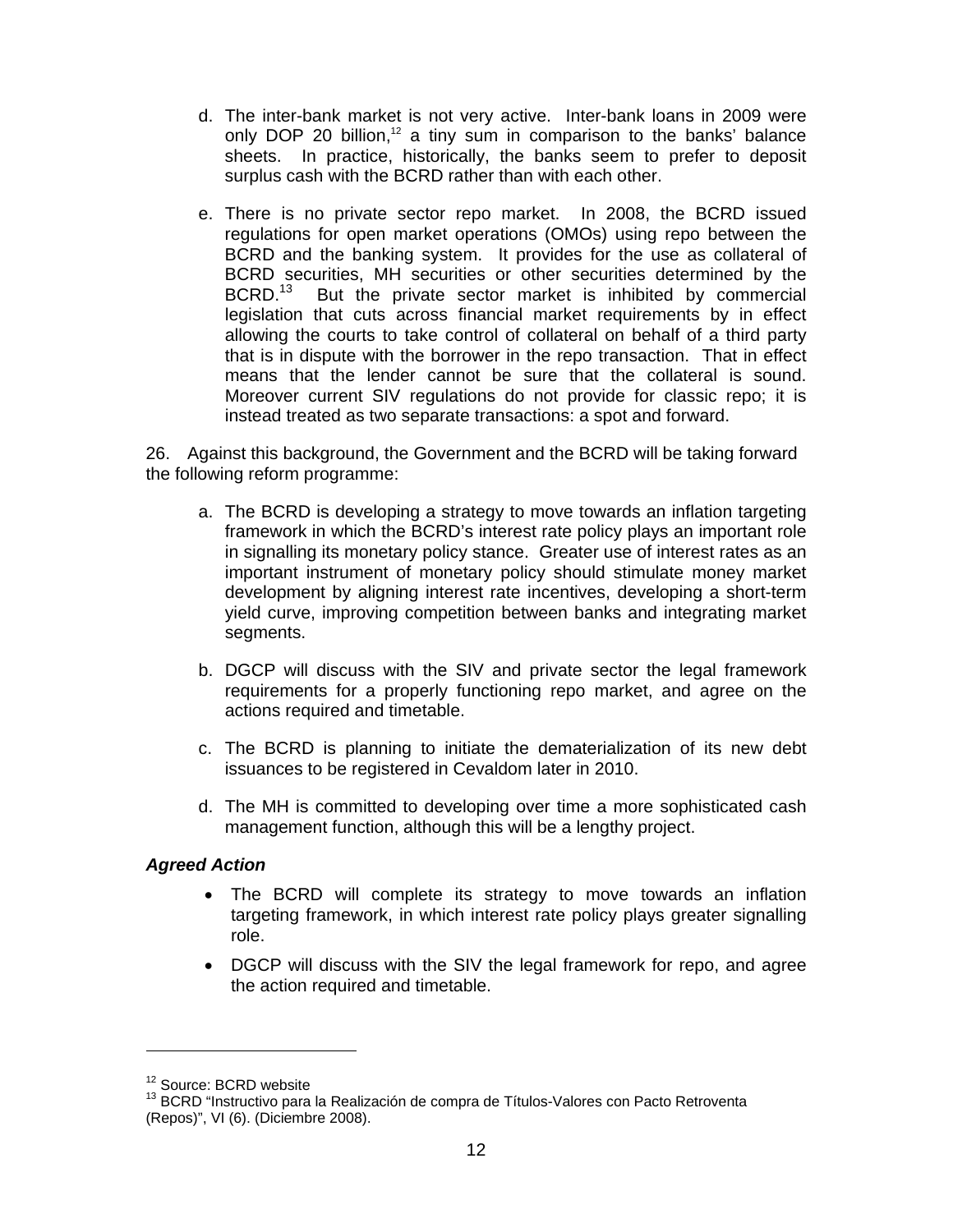- The BCRD will dematerialise its new debt issues and register them with Cevaldom later in 2010.
- The MH will include in its operating and strategy plan a more sophisticated cash management function.
- All MH bond issuances will be standardized and placed through competitive public auctions.

## **Quasi-Fiscal Deficit**

27. The parallel issuance of both BCRD and MH securities is an obstacle to market development. Essentially the same demand is spread over two types of instruments so the volume of each issue is likely to be smaller than it might otherwise be which will tend to reduce liquidity. It may be possible to mitigate it by greater coordination between BCRD and MH. may reduce the obstacles the securities may still compete in the secondary market as they move closer to maturity.

28. Following its support to the banking system in 2002-03 the BCRD's capital was greatly affected. Recognising the importance of a strong capital base, the government enacted the BCRD Recapitalization Law in mid-2007, which sets a ten year period to recapitalize the central bank through budgetary transfers with the pace linked to a projection of nominal GDP and the interest cost of BCRD's certificates.

29. Were the pace of recapitalisation to increase, and more closely match the BCRD's own debt refinancing requirements, there would be an apparent increase in the Government's gross debt stock and in its fiscal deficit. On the other hand, that would be matched by a fall in the quasi-fiscal deficit and the combined balance sheet would have been improved.

- 30. Action will be taken forward in both the short and the longer term:
	- In the short-term, improved coordination is necessary to ensure that future debt issuance decisions on the part of the MH and the BCRD are coordinated

#### *Agreed Action*

• Improved coordination of future debt issuance decisions by the MH and the BCRD.

#### **Primary Market**

#### **Primary Market: Supply**

31. The DGCP will continue to develop the issuance policies that have been established in recent months, in particular it will:

- a. Follow an issuance strategy that is predictable, transparent and marketbased
- b. Strengthen the development of a benchmark yield curve in key maturities.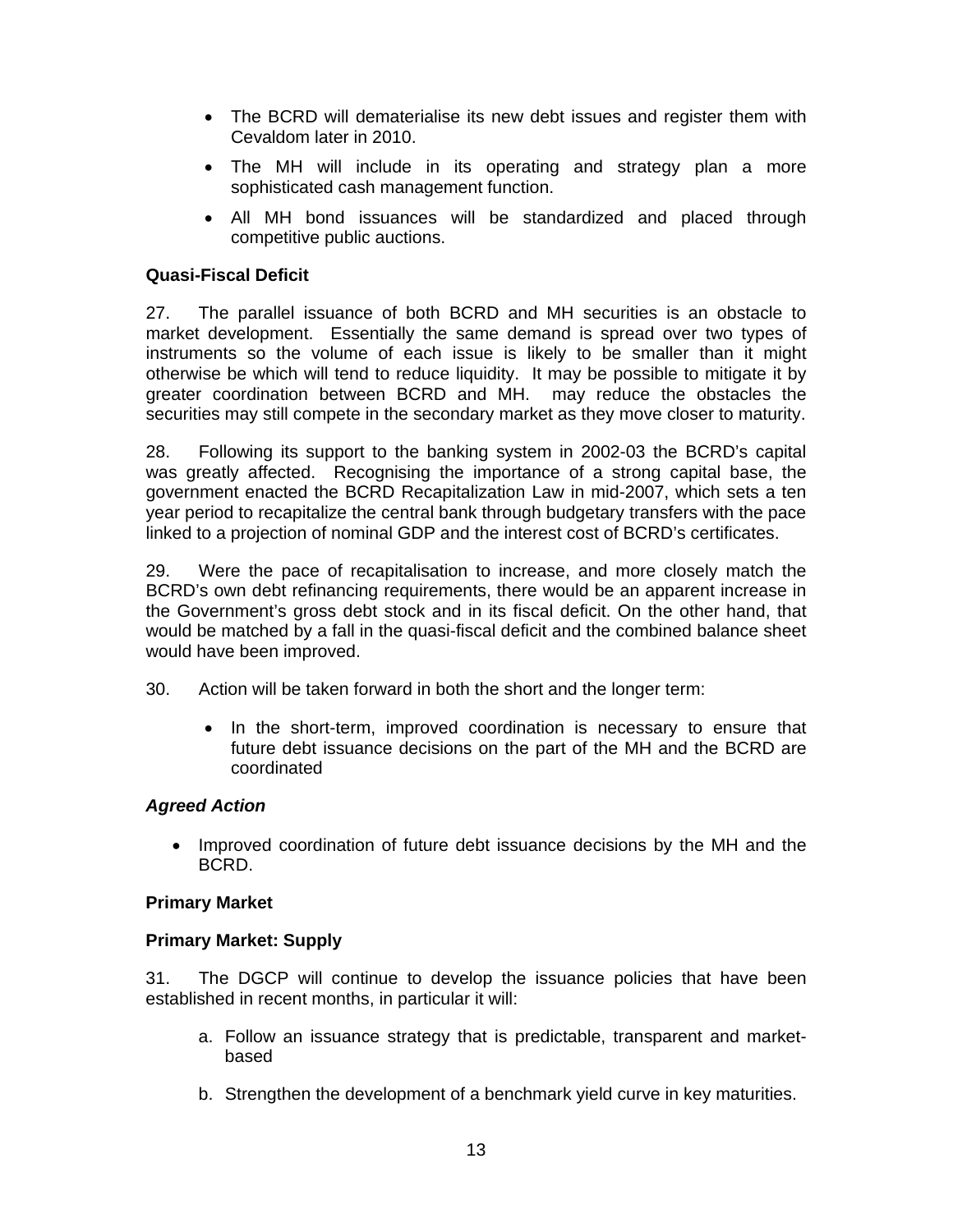c. Avoid market fragmentation by issuing only conventionally-structured instruments.

32. DGCP will in addition develop the capability for bond exchanges (conversions or switch auctions<sup>14</sup>) and buy-backs. These are essential if it is to manage the debt portfolio more actively. They can be particularly important to:

- a. Shape the debt portfolio is a way that is consistent with the government's strategic objectives set out in the Medium Term Debt Strategy (MTDS).
- b. Build the volume outstanding of benchmark securities, improving liquidity.
- c. Smooth the cash flow consequence of bonds close to maturity.
- d. Facilitate market making in the event of market dislocation of distortion.

33. There are a number of ways in which exchanges can be done: by quoting a price ratio; by quoting the price of one bond and asking for price bids on the other to be exchange against it; by offering a new bond and accepting the old one as payment and so on. Depending on how important it is to achieve a full exchange, some price incentive may be necessary. The exact modalities of the operation: process, timing of the steps, announcement and settlement arrangements, etc should be set out in a consultative paper for the market, to give them an opportunity to comment, or in particular to set up their own systems as necessary.

## *Agreed Action*

-

• DGCP will publish by the 2<sup>nd</sup> half 2011 a consultative paper on how it will handle operationally bond exchanges or buy backs.

#### **Primary Market: Demand**

34. An increase in demand in the long-term will flow from the development of a wider range of financial institutions in the local market. Although the AFPs have a natural demand for long dated securities, they are currently the only long-term savings institutions of any note in the market. The lack of mutual savings funds also inhibits the development of the diversity of investors that is important for the development of the secondary market.

35. The AFPs' demand is currently subject to constraints on their asset allocation decisions imposed by their regulator, the Superintendent of Pensions (SIPEN). They may currently hold no more than 15% of their portfolios in MH securities, although over time this proportion is likely to rise to 20%.<sup>15</sup>. The expected growth in the AFPs'

 $14$  Terminology varies, but under a switch auction some part of an existing bond is switched through an auction process into another existing bond or a new bond. A bond conversion seeks to convert the whole of the outstanding stock of a bond.

 $15$  The current constraint is not thought to be biting on the AFPs' behaviour as they themselves are developing their own fund management capabilities. It is, however, extremely unusual internationally for pension funds to be constrained from holding bonds issued by their own government. More common is the requirement, which can also be damaging, that the funds hold bonds far in excess of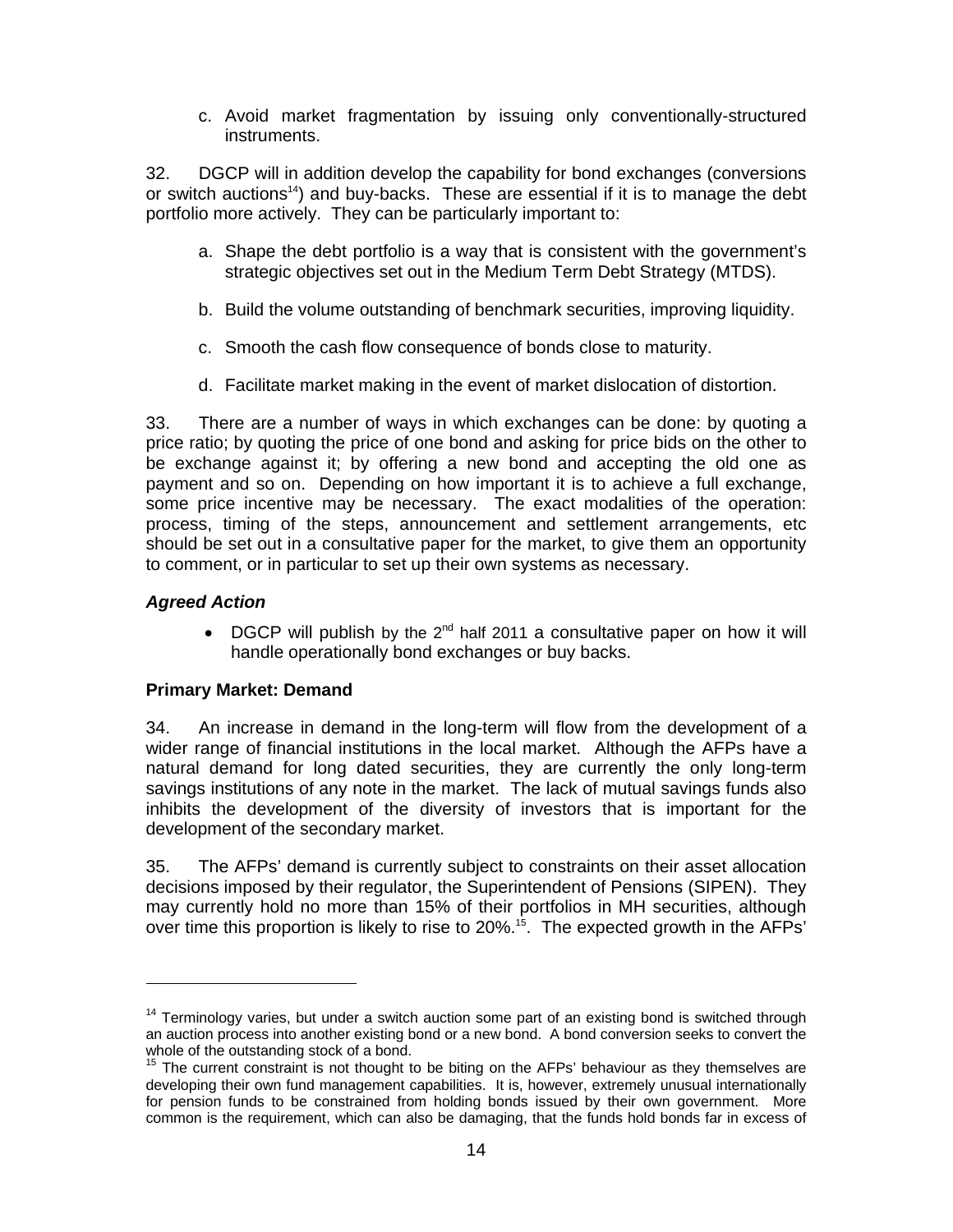portfolios means that they, with the banks, are likely for many years to be the main holders of bonds issued by the MH. Although it is appropriate that the widening of the AFPs' portfolios marches in step with the development of their capabilities, it is important that the actions of SIPEN (Comisión Clasificadora de Riesgos y Límites de Inversión) do not have a distortionary impact by cutting across the AFPs own asset allocation choices based on their fiduciary duties and structure of their liabilities.

36. Transparency is important. The MH sets out its financing plan for the year ahead with the annual budget, also giving details of the issuance programme and auction calendar. Details of each auction are then announced the week ahead of the auction. In addition, the MH holds periodic meetings with intermediaries and investors to explain its policies and gain feedback. These arrangements will be developed further, in particular with the introduction of a regular quarterly meeting with intermediaries and investors, following which the Government will publish more details to the extent possible of its auction programme.16

37. The Government will also continue to promote investor outreach. The improvements made over the last two years by DGCP have been widely recognized, e.g. by the rating agencies (see references above) and by the Institute of International Finance (IIF).<sup>17</sup>

## *Agreed Action*

• By the end of 2010 the DGCP will establish a programme of conference calls for international investors.

### **Secondary Market**

-

38. DGCP has worked with the SIV, Cevaldom, the BCRD and the Superintendent of Banks (SUPBAN) to promote reforms in the government securities market and the capital markets in general. The MH will continue to lead efforts to educate market participants, government institutions and the public regarding its vision for the development of the government debt market. Periodic meetings with market regulators to develop a work plan and to review results are necessary to ensure coordination at the policy level. A recent decision by SUPEN in respect of banks' marking to market (discussed below) suggests that coordination of this kind continues to be necessary.

the value that they would themselves judge appropriate.

 $16$  This might include, for example an indication of when a new bond will be introduced, or how in broad terms the volume to be sold will be distributed across different maturities. The formal auction announcement will remain as now. No market sensitive information would be revealed at the meetings – that would follow in the quarterly announcement – but they would be an opportunity for the market to give its views to MH and for MH to explore market reactions e.g.to the prospective issuance programme or to possible policy innovations.

<sup>17</sup> IIF "Investor Relations: an Approach to Effective Communication and Enhanced Transparency: Update of Key Borrowing Countries" (April 2008), page 18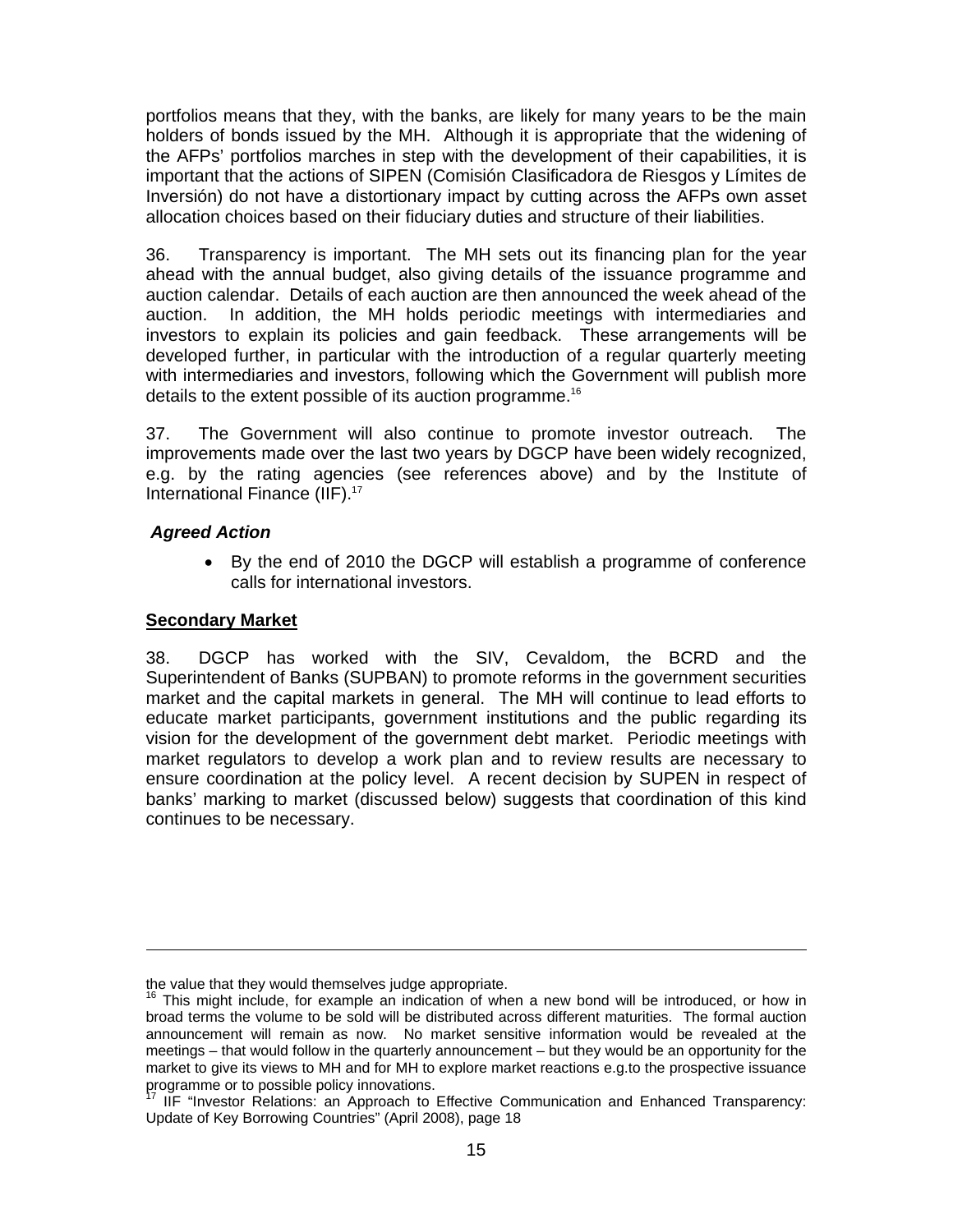## **Regulatory Framework and the OTC Market**

39. The Securities Law 19-00 does not contemplate an OTC government securities market where the banks can participate as market makers. Article 5 of the law requires public offerings of securities in the secondary market to be traded through brokers registered with the SIV. Entities, such as banks, that are not registered with the SIV are prohibited from being a trading intermediary.<sup>18</sup> They are able to act as a financial intermediary or hold securities on their own account; but they cannot buy on behalf of their clients or broker transactions.

40. The MH believes it is essential for commercial banks and other banking institutions participate in the secondary market since the success of a market maker rests on its ability to take positions which include purchasing large quantities of securities for their own account with the objective of later selling them to other investors. In order to be successful, the public debt market should have a wide range of participants with sufficient capital to provide liquidity to the market. Without institutions that are prepared to warehouse bonds for a period, it is very difficult to develop a secondary market. Sellers or purchasers of bonds will otherwise be dependent, in a market with relatively few transactions, on finding counterparties with simultaneous mirror requirements. The consequence will be a widening between effective selling and buying prices, characteristic of a highly illiquid (and nontransparent) market. That will in turn damage the primary market as purchasers will apply a "liquidity discount" to purchase prices on instruments that could prove difficult to sell.

41. The MH intends to authorize an electronic platform to facilitate the sale of securities in the secondary wholesale market. The platform, EBond, will be provided by Bloomberg, who already provide the auction platform for bonds issued by the MH; that will avoid the auction participants from having to incur any expenditure in connecting to a separate system.<sup>19</sup> Under the proposed arrangements, market makers (see below) will be required to quote on-screen prices to each other, creating a professional inter-dealer market. Each market maker will be able to deal with clients and end investors in the normal way. This platform will be low cost and transparent: Bloomberg will publish transaction details.

42. An electronic market of this kind is not envisaged under the current legislation. The SIV has, however, recently (in mid August 2010) published for consultation regulations that envisage a series of segmented markets ("organized secondary markets") that would be separately organized and each be subject to rules or codes of practice applying to that market only. There would be separate markets for:

- a. The stock exchange;
- b. Official debt market;

 $18$  These provisions, which would be unusual internationally, reflect concern about the banks' ability to manage a trading book following the crises of the 1990s and early 2000s.

<sup>&</sup>lt;sup>19</sup> The BVRD also intends to deploy EBond. Although that might provide scope for integrating the exchange and OTC markets, the BVRD will continue to be handicapped by the need to remunerate its members; moreover, it is for DGCP to set its rules for its own market.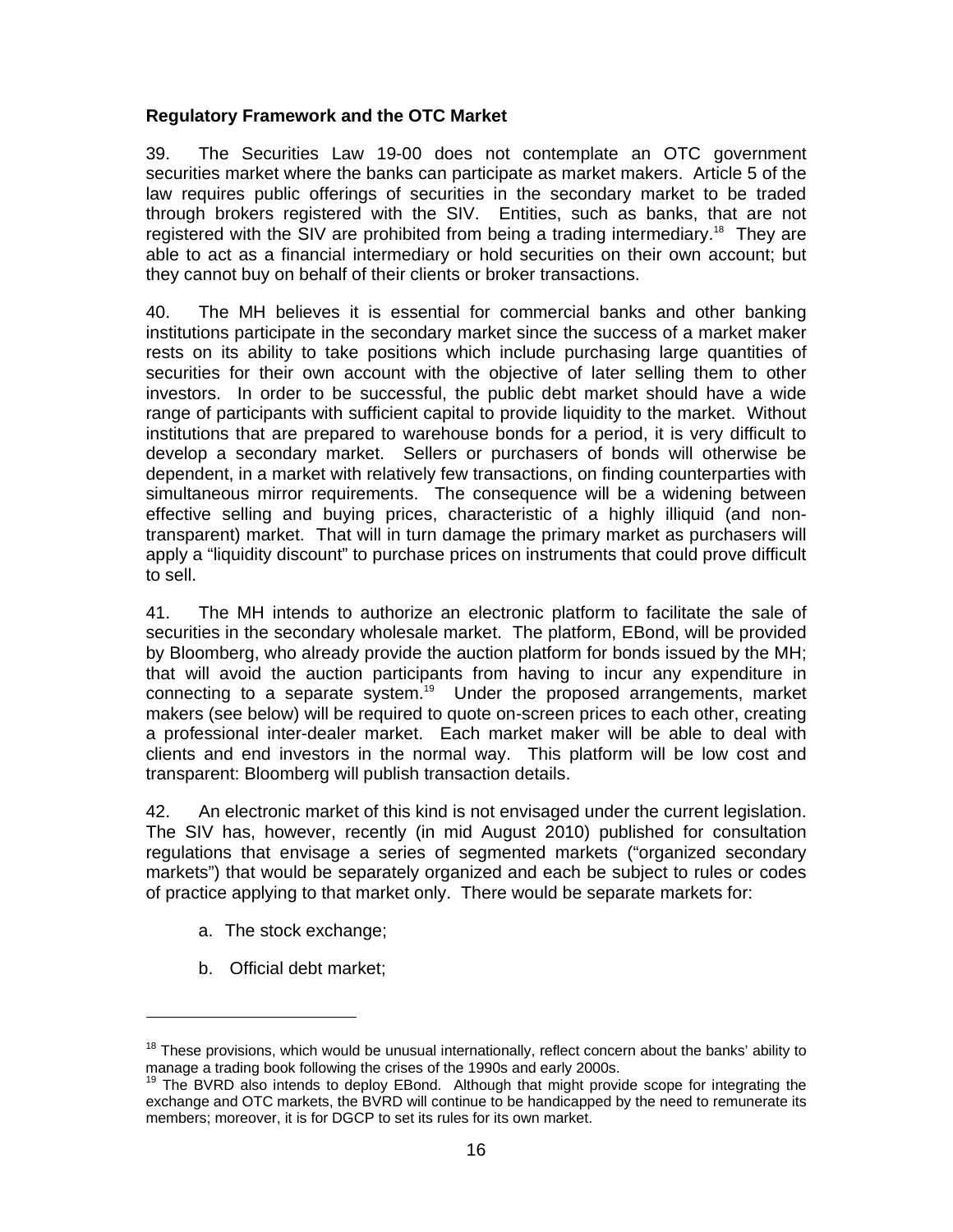- c. Debt market for debt approved by the superintendent;
- d. Futures and options markets, whether backed by a financial or non financial instrument.
- e. Whatever other market that meets the established requirements provided for in the law and regulations. ."<sup>20</sup>

43. Each segment would be subject to rules laid down by companies ("sociedades rectoras"), owned by members of the market concerned. There is a risk that these proposals will add to transactions costs, not least through the addition of fees to cover the costs and return on subscribed capital of the company. If, the different market segments were to develop different custodial or settlement arrangements, a possibility that seems to be envisaged, there would additional costs in building safe and efficient links between systems and unnecessary frictions introduced into transactions between the different market segments. A savings fund for example is likely to wish to hold its government bonds and private sector bonds in the same custodial account.

44. The draft regulation recognises to some extent the particular nature of the market in government debt, which is a wholesale market dominated by sophisticated investors. Moreover, the special position of the Government (and BCRD) is recognised under the Securities Law. Thus Article 9 notes that "securities issued by the central government and the Central Bank do not require the approval of the regulator (SIV)". Regulations already made under the Securities Law give the Government and the BCRD the status of an "Differentiated Issuer".<sup>21</sup> The MH will accordingly be promulgating its own rules applying to the government bond wholesale OTC market.

45. The MH will need to review the relevant trading and manuals and other documentation of Bloomberg to ensure that it meets its and the market's requirements.

#### *Agreed Action*

-

• EBond will be beta-tested in 2011.

#### **Marking to Market**

46. SIPEN has recently decided to stop banks from marking to market their securities since valuations have been done arbitrarily causing wide variations on banks' income statements and balance sheets. As a result there may not be incentives to take buy and sell positions and there is greater risk of unrealized losses if interest rates rise (prices fall). Separately, the SIV has been working to authorize a private company to calculate a "price vector" for each security issued to ensure that banks and other institutions have a similar valuation for the same security. SIPEN

<sup>&</sup>lt;sup>20</sup> Artículo 57 of "Propuesta de Reglamento Sobre el Objeto de Negociación, Funcionamiento y Organización del Mercado de Valores de la República Dominicana."

 $^{21}$  Reglamento de Aplicación de la Ley de Mercado de Valores, No: 729-04, Articulo 62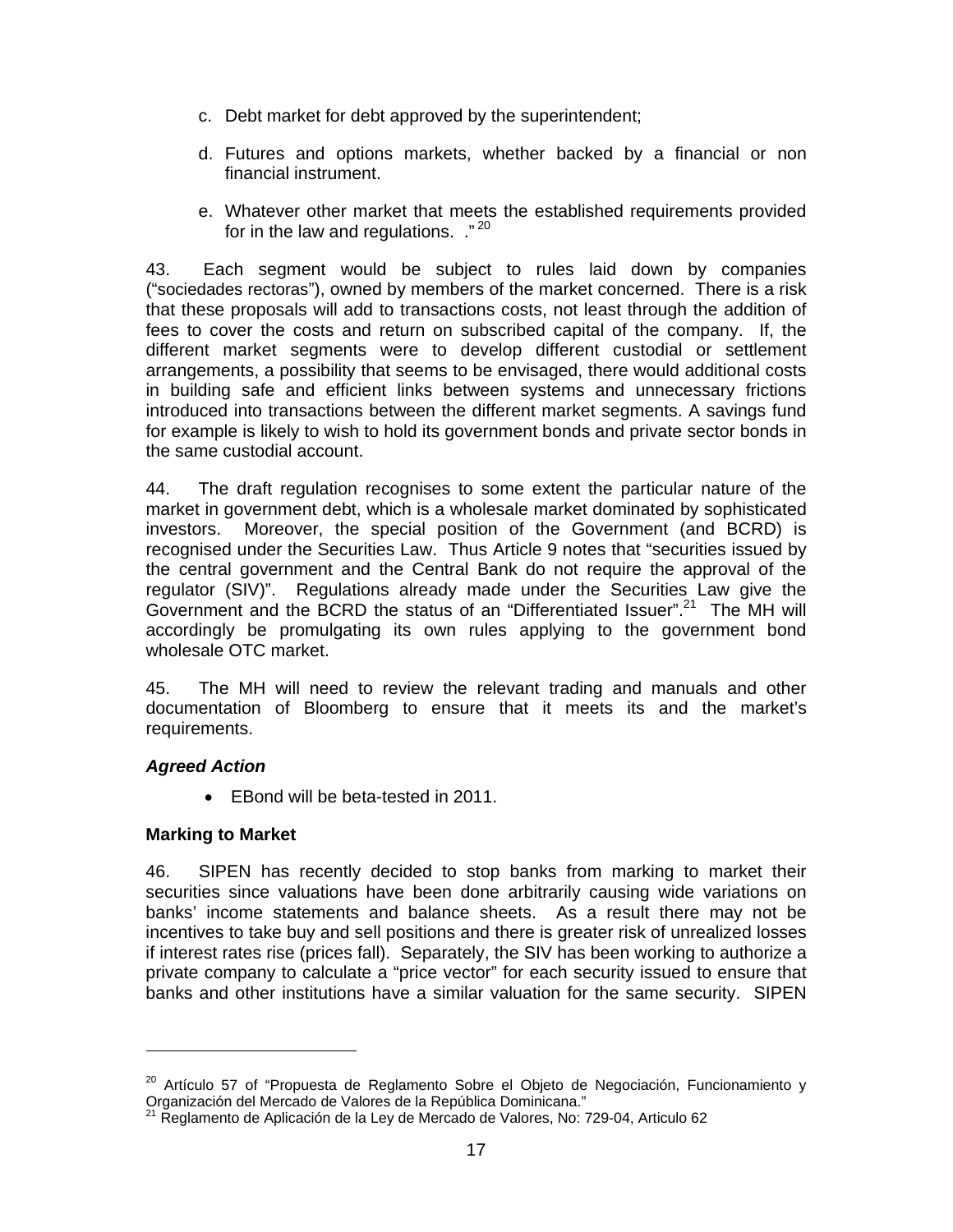already publishes a price vector for use by the AFPs, although officials have indicated that they would be prepared to substitute a vector published or endorsed by the Government if one were available.

47. It is essential that securities in trading books are marked to market. But the use of different price vectors also creates uncertainty, particularly when the precise calculations are likely to be done differently. Developed markets identify a vector which is widely used, which may be one calculated by the debt management unit on the basis of data supplied by market makers; or calculated by a market platform and endorsed by the debt management unit or equivalent. The vector is not only used to value securities portfolios, but also to value collateral in repo transactions.

48. The introduction of EBond, which will be the source of information on all OTC transactions, provides an opportunity to develop a MH-endorsed price vector. However, it may suffer from too few transactions in some bonds in some periods. An alternative approach would be to ask the market makers to inform DGCP at the close of each day where they think that the price lies in the market, whether or not there had been transactions; DGCP would average the data (adjusting for outliers, etc) and republish to the market. A possible course of action would be to rely initially on Bloomberg but collect data from the market makers, to explore over time whether it was sufficiently robust and free of manipulation before promulgating it as the vector.

# *Agreed Action*

• DGCP will develop with Bloomberg a price vector.

# **Other Tax Issues**

49. In relation to tax, it was noted above that all outstanding MH securities are tax exempt for both international and local investors and may be used by local companies to pay their taxes. But there is a possibility that future MH securities could be issued without the tax exemptions for local corporate and individual investors, presenting the possibility that a particular series of MH bonds could have different tax treatments than those currently traded in the secondary market. Article 6 of Law 163-09, which authorized MH to issue bonds in 2009 to pay the CDEEE debt, provided that all debt issued starting under the 2009 budget would be exempt from taxes for everyone and that the principal could be applied against taxes.

# *Agreed Action*

• The MH will propose an amendment to the law to harmonize the tax treatment of local holders of MH bonds into line with that of international holders.

# **Market Making**

50. The Government is introducing a market makers programme. After extensive research it judges that the Peruvian and Colombian experiences provide the best analogues for a successful programme. Both countries have established programmes that have increased liquidity and transparency in their government debt markets, reducing domestic borrowing costs. The size and development of the domestic market in the Dominican Republic presents challenges and the government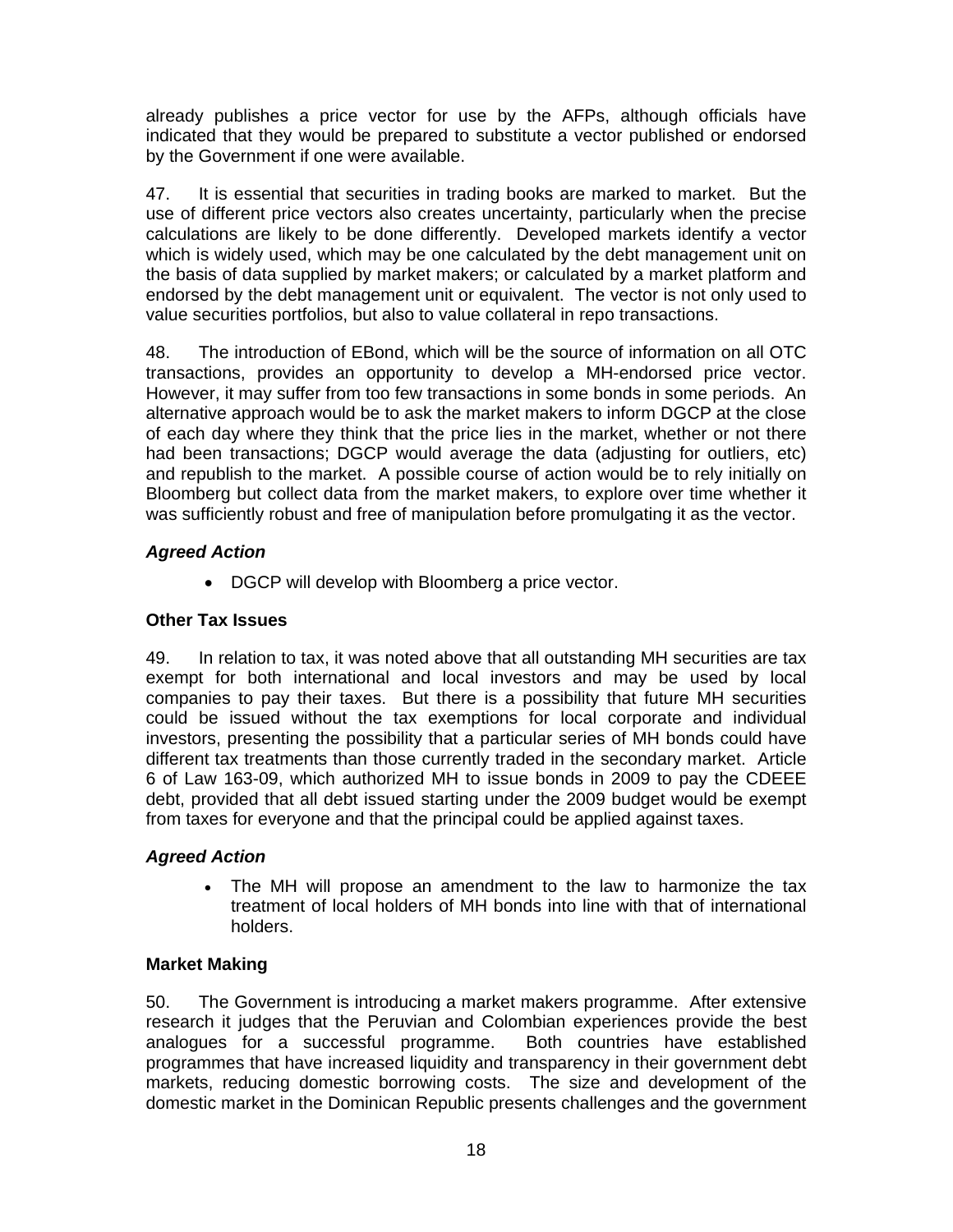intends to design a program which does not limit the number of participants in the primary auction to avoid potential collusion by the market makers. Before implementing the programme, DGCP is evaluating the performance of institutions in the secondary market over the period February to December 2010 to determine whether the local market is capable of sustaining it.

51. With the objective of promoting the development of the primary and secondary public debt market, the MH has drafted regulations for the Market Maker program that establish the terms and conditions for the program. The Market Makers will play an important role as wholesale distributors of securities by improving the distribution channels to institutions committed to purchasing government securities. In addition, they will promote the development of the secondary market by increasing price transparency and creating market depth.

52. The Market Makers program is intended to provide stable demand for the securities in public auction. In the secondary market, Market Makers are required to dedicate capital to purchase securities and maintain inventory with the goal of reducing the liquidity Premium.

# *Agreed Action*

• DGCP will test market makers program in 2011 and amend draft regulation in the light of experience.

# **Widening the Market**

## *AFPs*

53. Currently the AFPs conduct their transactions through the BVRD. As the AFPs' capabilities develop, the market grows, and transparency improves (not least as a result of EBond) the AFPs are likely to move to the OTC market (anecdotal evidence suggests that many transactions are currently agreed OTC and only put through the exchange subsequently). It is for consideration that a regulatory requirement should then be placed on them to secure "best execution". Under this requirement, common in more developed markets, the AFPs would be have to obtain at least 3 quotes from different market participants before executing a transaction. That would have the additional benefit of helping to develop more competition between the different intermediaries and avoid the current risk, inherent in vertically integrated financial groups, of cross subsidy and monopoly pricing.

54. DGCP does not intend to allow direct access to the auction of the AFPs (or of any other end-investor category). That would potentially undermine the ability of the market makers to make a market by denying them access to a significant share of the flows of both demand and supply in the market. Unless they can be confident of obtaining bonds in the primary market, they will be unwilling to accept an obligation to make a market in the secondary market. Some protection of the market makers'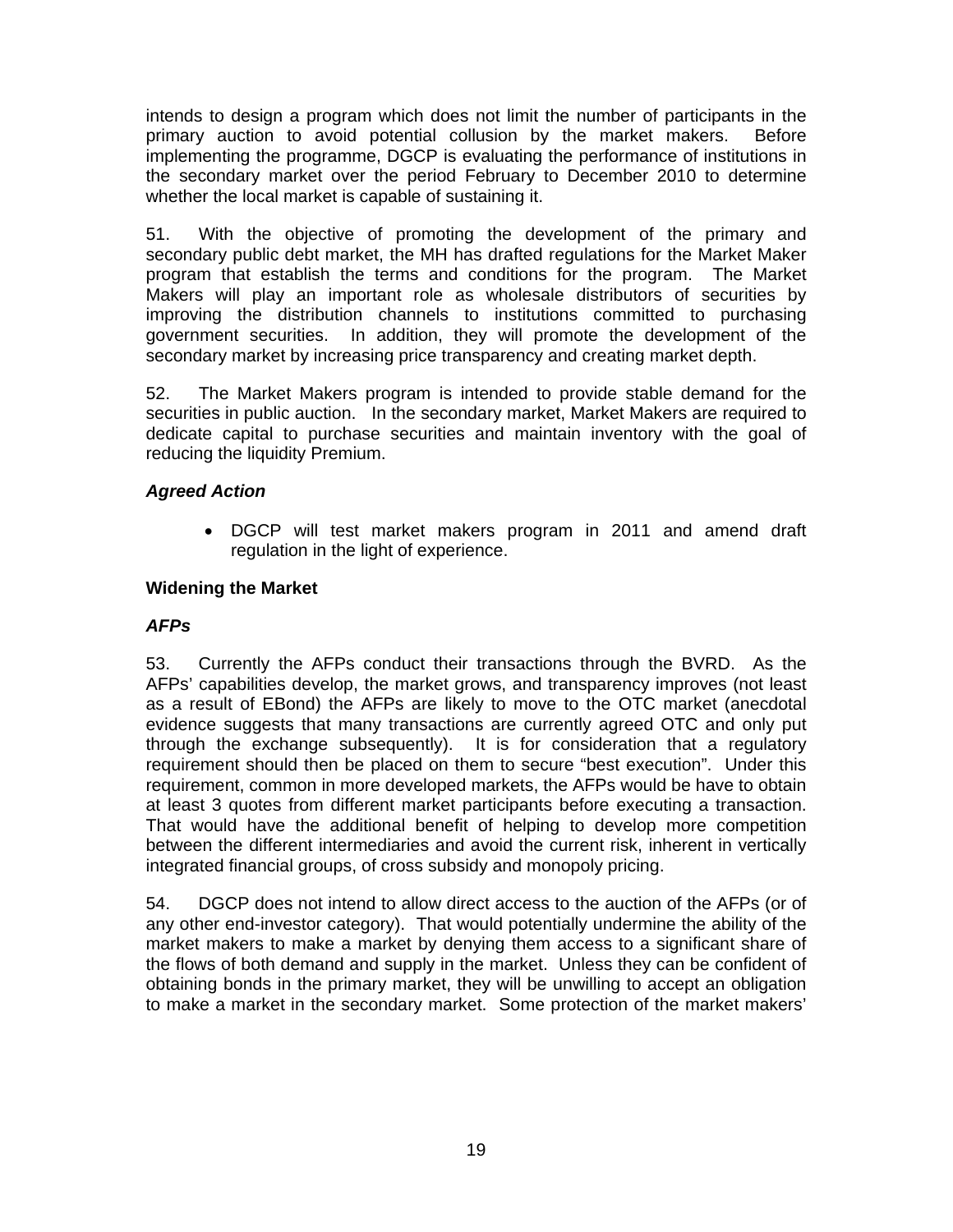flows is important, and a common feature in many countries, at least until the market is much more competitive and liquid. $22$ 

# *Foreign Investors*

55. A diverse investor base is required for a dynamic and liquid secondary market. The role played by foreign investors in the development of the market in some countries has been noted above. They can catalyse development of the necessary infrastructure and infuse new competition into otherwise stagnant markets. Foreign investors will consider the yield on domestic government securities in light of international interest rates, an exchange rate risk premium reflecting the expected rate of exchange rate depreciation or appreciation, and a default risk premium.

56. Equally, foreign investors can add to interest rate and exchange rate volatility in the event of inappropriate macroeconomic policies or contagion from external crises, which in turn can hinder development of the government securities market. In this sense foreign investors can act as "sleeping policemen", providing a break on risky fiscal policies.

57. In many respects the legal and regulatory regime applying in the Dominican Republic recognises the importance of foreign investors. Arrangements have been developed by Cevaldom which would allow international custodial banks to create sub-accounts in Cevaldom in which they would hold domestic securities on behalf of international investors. Overseas institutions are able to issue domestic currency bonds in the local market providing they are incorporated locally; and there are more relaxed arrangements applying to multilateral organizations or related institutions. There are also examples of companies issuing DOP bonds in overseas markets.

58. The MH has asked that Cevaldom provide a solution for institutional investors requiring a link to an international depository such as Clearstream or Euroclear to allow them to hold either domestically or overseas global bonds issued by the Government. Progress in this area has been slow; Cevaldom has developed an electronic link with Clearstream but its inauguration is currently being held up by the SIV's requirements on the sub-account structure under which the bonds would be held in Clearstream.

# *Agreed Action*

• DGCP will take forward with Cevaldom, an agreed action plan to allow domestic investors conveniently to hold externally issued DR Government bonds.

# **Cevaldom**

-

59. Cevaldom is a key component of the market infrastructure. It is essential that market participants, including the MH, have confidence in the safety and security of

 $22$  Among OECD countries there is a broadly equal split between those who protect market makers' access to the auctions and those who open auctions more widely.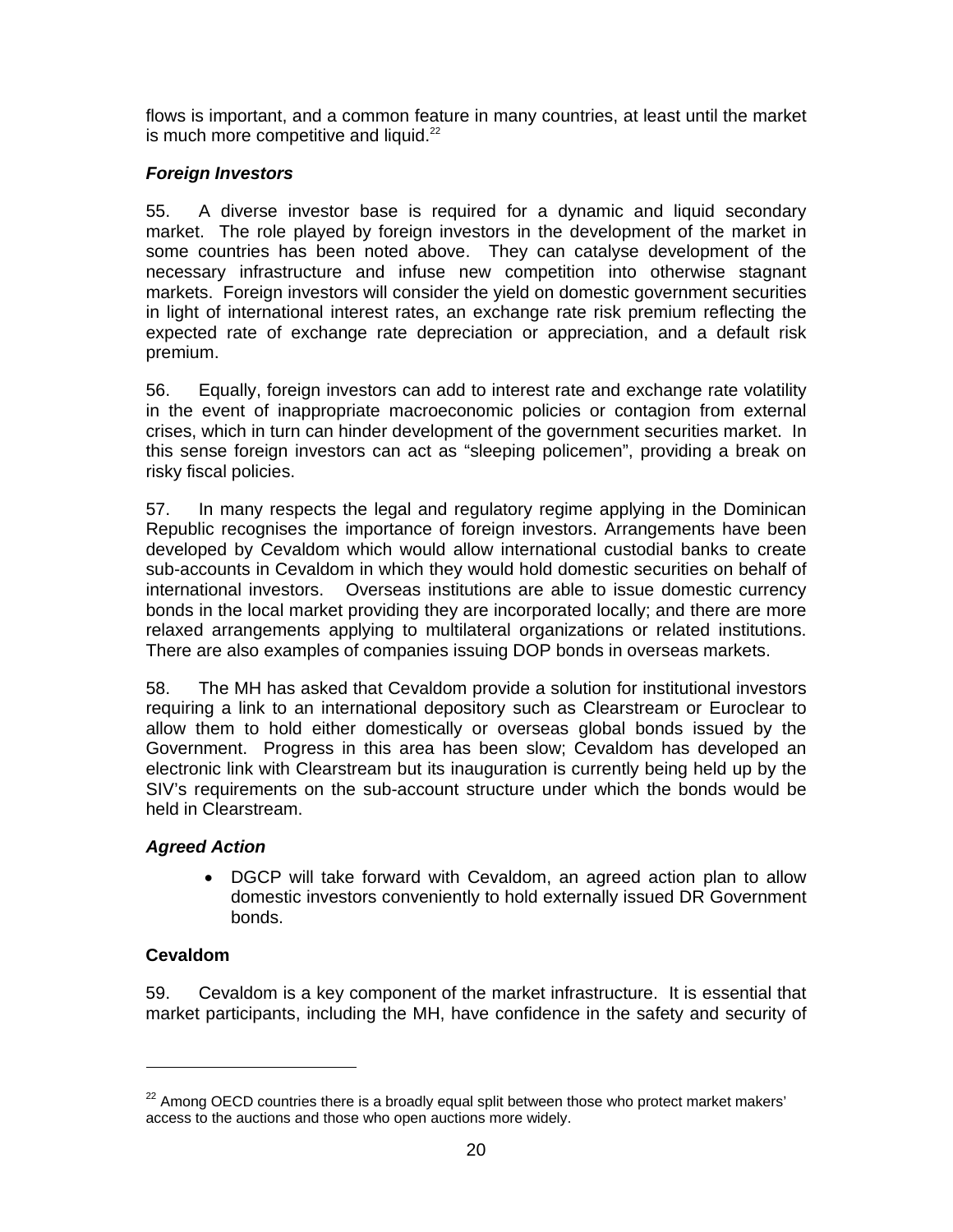its operations and of its custodial or stewardship functions. This has two dimensions:

- a. There should be no risk that participants' assets (including those of the Government) will be compromised; and that in the event of loss through Cevaldom's negligence it has sufficient capital or insurance to meet its liabilities in full.
- b. There should be no risk that transactions fail to be executed as intended because of an operational failure on Cevaldom's part. Its business continuity arrangements should allow for continuous operation in the event of any system failure or external event.

60. Currently the EBond system is not connected directly to Cevaldom and settlement messages are not automatically passed to Cevaldom. Instead EBond generates electronic tickets that have to be input directly by participants into Cevaldom. This arrangement carries additional costs and risk. But Cevaldom and Bloomberg are in discussion as to how best create a direct link; and resolution is expected in the near future.

## *Agreed Action*

• MH and BCRD will explore the possibility to draft an agreed risk management framework and plan for CEVALDOM - 2nd quarter 2011

## **SECTION IV: TAKING THE STRATEGY FORWARD**

61. Capital market development is a project; and as with other projects, the action needs to be prioritised and sequenced, and dependencies and bottlenecks identified. An integrated approach is needed to implement the reforms across the board.

62. Moreover, the actions themselves vary in nature. Some are highly specific and can be discharged in the near future. Some, particularly those relating to money market reform, will have to be taken forward over a much longer term. Money market development is a major project in its own right, and the details and timing will have to be specified separately. To that extent this plan is unfinished business.

63. The other notable characteristic of the programme outlined is the involvement of a range of agencies: mainly the MH and the BCRD but also the SIV and others. For this reason, some inter-agency machinery is needed to take forward the capital market development plan. That should operate at both the policy and technical level. The following is proposed:

a. The Deputy Minister of Finance will chair a small Steering Group, with high officials of the BCRD and the SIV. The Steering Group will be able to invite others to attend its meetings; the head of DGCP will normally attend. The Steering Group will receive reports from the Technical Committee, and also resolve any policy disagreements, reporting to the Minister/Governor as necessary.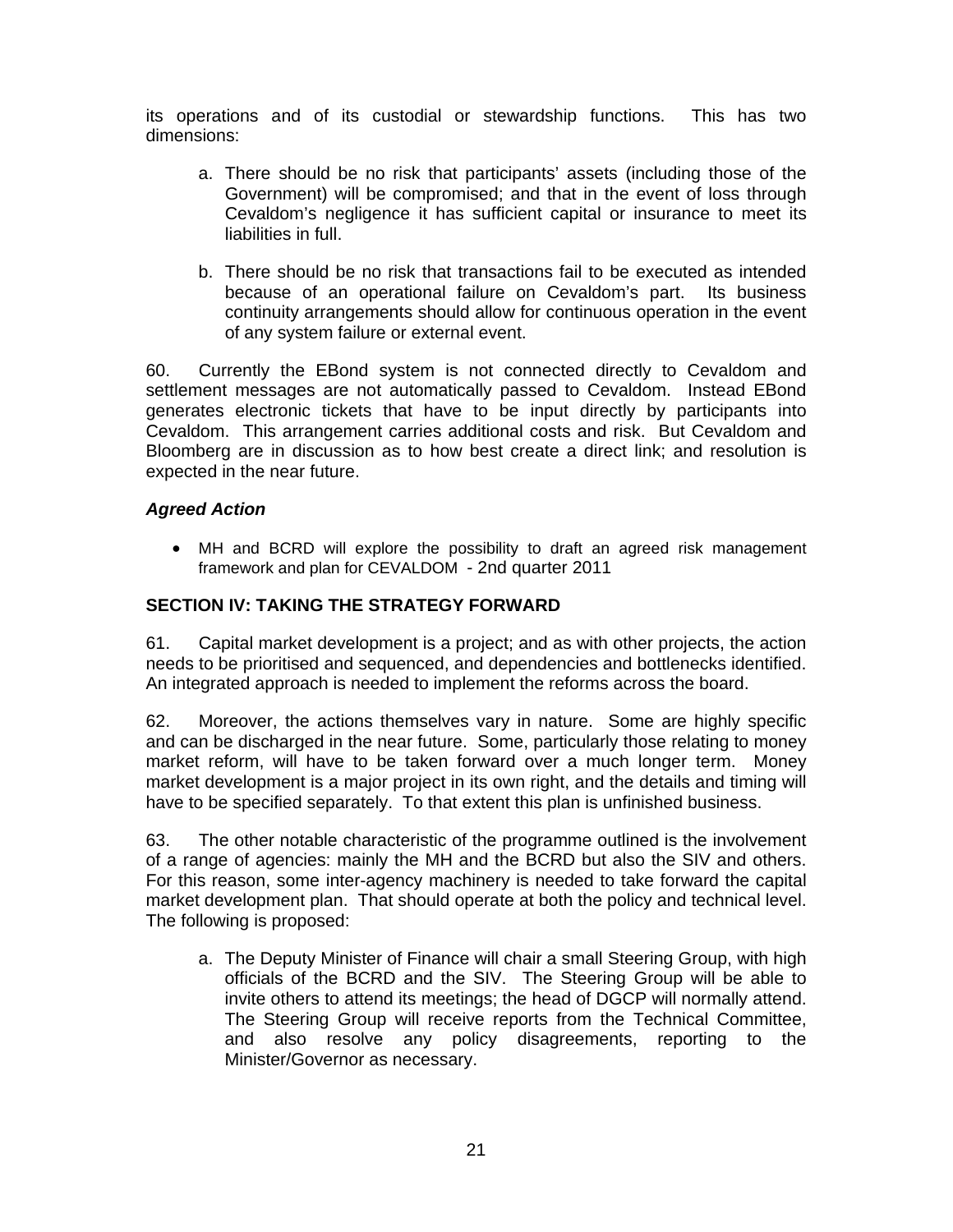b. The head of DGCP will chair a Technical Committee, with officials from DGCP, the BCRD, the SIV and (as required) SIPEN, SUPBAN and others. The Technical Committee will have direct responsibility to deliver the action programme, reporting to the Steering Group. The Technical Committee will be able to set up sub-groups that include private sector representatives; and in any event will be expected to consult with the private sector.

64. Many of the authorities' levers operate through the private sector – banks, investors, exchanges etc, – and a dialogue will need to be maintained throughout, to explain, to consult, to learn and to encourage. The reform programme should be backed by an effort actively to educate market participants, government institutions and the public regarding the Government's vision for the development of the government debt market.

#### *Agreed action*

- Date of the first meeting of the steering group to be defined after the appointment of its members.
- DGCP will develop an education and communication strategy to ensure that the market and wider public have a full understanding of the Government's vision and can contribute to it.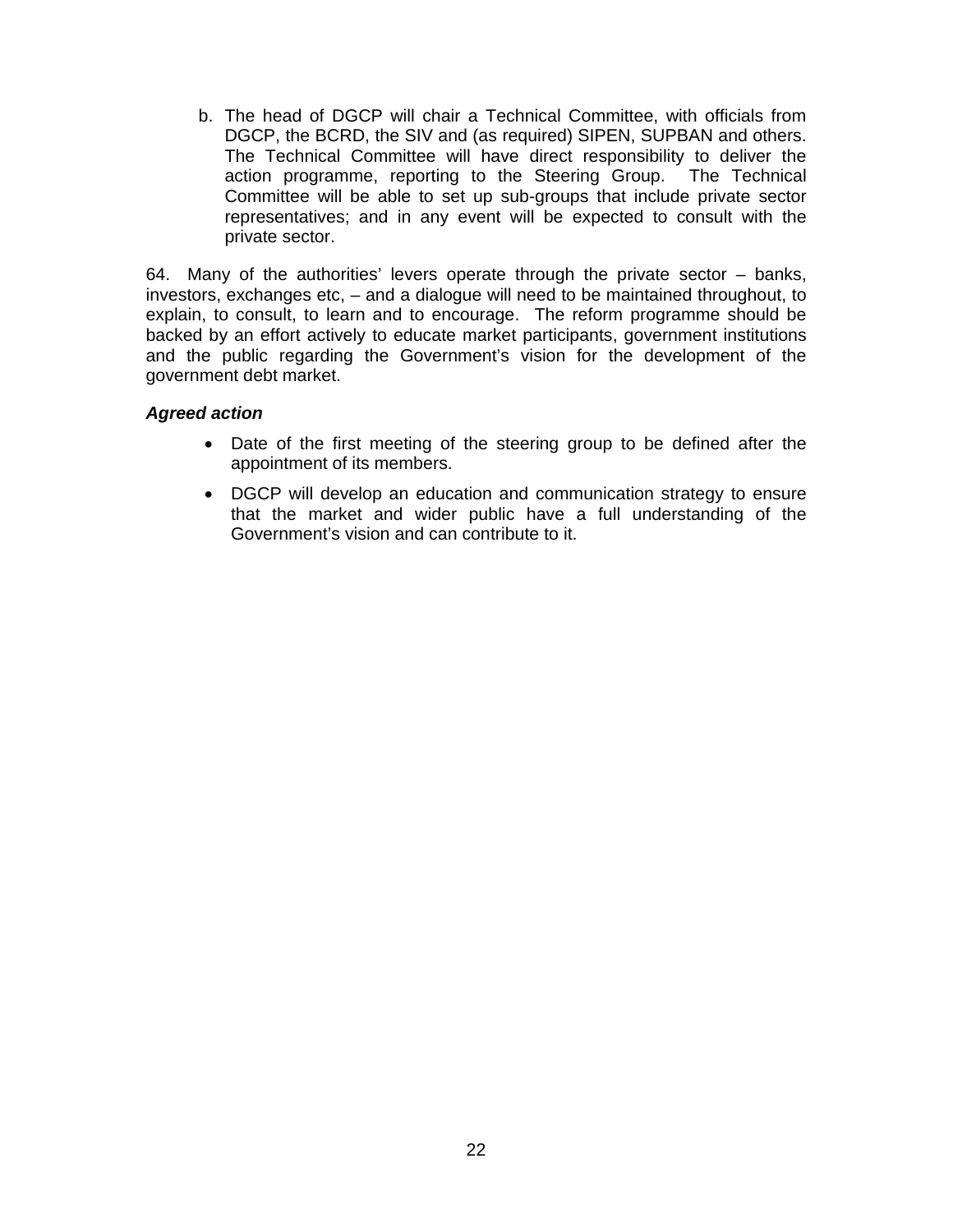| ANNEX A: TIME TABLE AND SUMMARY OF AGREED ACTION |  |
|--------------------------------------------------|--|
|                                                  |  |

|                                                                                                                                                                                                                                        | <b>Lead</b>         | <b>Timeframe</b>                                                                                                                                 |
|----------------------------------------------------------------------------------------------------------------------------------------------------------------------------------------------------------------------------------------|---------------------|--------------------------------------------------------------------------------------------------------------------------------------------------|
| 1. UPF/MH will publish a<br>monthly summary fiscal report                                                                                                                                                                              | MH/UPF              | First publication $2^{nd}$ half 2011<br>$\bullet$                                                                                                |
| 2. BCRD to complete strategy to<br>move towards inflation targeting<br>framework, with interest rate<br>policy playing greater role                                                                                                    | <b>BCRD</b>         | Strategy agreed and published<br>end of Q3                                                                                                       |
| 3. BCRD in its inflation targeting<br>strategy, aims to make greater<br>use of indirect instruments                                                                                                                                    | <b>BCRD</b>         | • Central Bank evaluates the<br>greater use of indirect<br>instruments as a monetary policy<br>instrument in its inflation targeting<br>strategy |
| 4. DGCP will discuss with the<br>SIV and market participants the<br>legal framework for repo, and<br>agree the action required and<br>timetable                                                                                        | MH/DGCP<br>& SIV    | • Action and timetable to be agreed<br>by 1 <sup>st</sup> quarter 2011                                                                           |
|                                                                                                                                                                                                                                        |                     | • Followed by consultative paper to<br>market                                                                                                    |
| 5. BCRD begins the process of<br>issuing dematerialised<br>instruments and registers them<br>with Cevaldom                                                                                                                             | <b>BCRD</b>         | Monetary Board issues a<br>$\bullet$<br>resolution authorising the BCRD<br>to dematerialize new bills and<br>notes                               |
| 6. BCRD and MH to hold a<br>meeting to identify possible<br>options to reduce or eliminate<br>the need for the BCRD to issue<br>securities in the local market<br>within the current legal<br>framework of the recapitalization<br>law | MH &<br><b>BCRD</b> | By Q2 2011<br>$\bullet$                                                                                                                          |
| Improved coordination of<br>7.<br>future debt issuance decisions<br>by MH and BCRD                                                                                                                                                     | MH/DGCP<br>& BCRD   | Define a joint strategy to improve<br>coordination by end 2 <sup>nd</sup> quarter<br>2011.                                                       |
| 8. The MH will include in its<br>operating and strategy plan a<br>more sophisticated cash<br>management function.                                                                                                                      | MН                  | 3rd quarter 2011                                                                                                                                 |
| 9. All debt issuances will be<br>standardized and placed through<br>competitive auctions.                                                                                                                                              | MH                  | 3rd quarter 2010                                                                                                                                 |
| 10. DGCP will publish a<br>consultative paper on how it will                                                                                                                                                                           | MH/DGCP             | Paper published 2 <sup>nd</sup> half 2011                                                                                                        |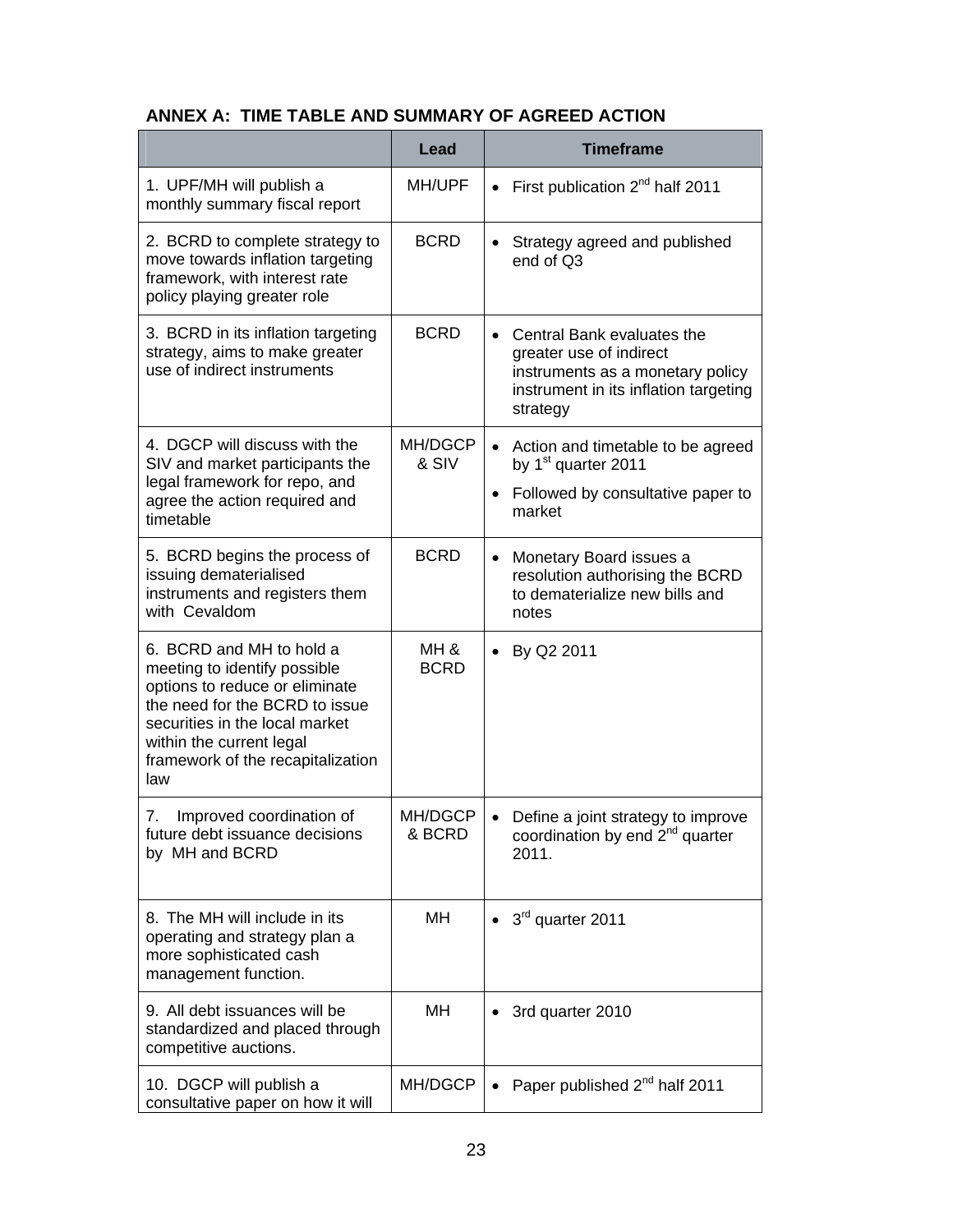| handle operationally bond<br>exchanges or buy backs                                                                                                                                     |                      |                                                                                                                                                                               |
|-----------------------------------------------------------------------------------------------------------------------------------------------------------------------------------------|----------------------|-------------------------------------------------------------------------------------------------------------------------------------------------------------------------------|
| 11. DGCP to establish a<br>programme of conference calls<br>for international investors                                                                                                 | MH/DGCP              | First call by 1 <sup>st</sup> half 2011                                                                                                                                       |
| <b>12.</b> EBond will be beta-tested in<br>2011                                                                                                                                         | MH/DGCP<br>& SIV     | DGCP to agree operational<br>$\bullet$<br>arrangements with Bloomberg;<br>DGCP will discuss with market -<br>$\bullet$<br>Q4 2010                                             |
| 13. DGCP to develop a price<br>vector with Bloomberg                                                                                                                                    | MH/DGCP              | • DGCP agrees methodology with<br>Bloomberg<br>Bloomberg has new price vector<br>$\bullet$<br>$2nd$ Half $2011$                                                               |
| 14. MH to propose amendment<br>to the law to harmonize the tax<br>treatment of local holders of MH<br>bonds into line with that of<br>international holders                             | MH/DGCP<br>& DGII    | DGCP to propose with intent to<br>$\bullet$<br>include in Bond Law 2011                                                                                                       |
| 15. DGCP test market makers<br>program in 2011                                                                                                                                          | MH/DGCP              | DGCP to amend draft regulation<br>$\bullet$<br>in the light of experience and<br>market comments - 2011                                                                       |
| 16. DGCP to take forward with<br>Cevaldom, an agreed action plan<br>to allow domestic investors to<br>hold externally issued DR<br>Government bonds.                                    | MH/DGCP              | Action plan 2 <sup>nd</sup> half of 2011                                                                                                                                      |
| 17. MH and BCRD will explore<br>the possibility of drafting a risk<br>management framework and<br>plan for Cevaldom                                                                     | MH/BCRD              | 2nd quarter 2011                                                                                                                                                              |
| 18. The Government will<br>establish a Steering Group and<br><b>Technical Committee to deliver</b><br>the agreed action plan.                                                           | MH &<br>BCRD&<br>SIV | First meeting of technical<br>$\bullet$<br>committee by Q1 2011. Date of<br>the first meeting of the steering<br>group to be defined after the<br>appointment of its members. |
| 19. MH/DGCP develop a<br>communication / education<br>strategy to ensure that market<br>and wider public have a full<br>understanding of Government's<br>vision regarding this strategy | MH/DGCP              | Submit draft to first meeting of<br>$\bullet$<br><b>Steering Group</b>                                                                                                        |

| ł<br>I<br>I<br>۰. |  |
|-------------------|--|
|                   |  |